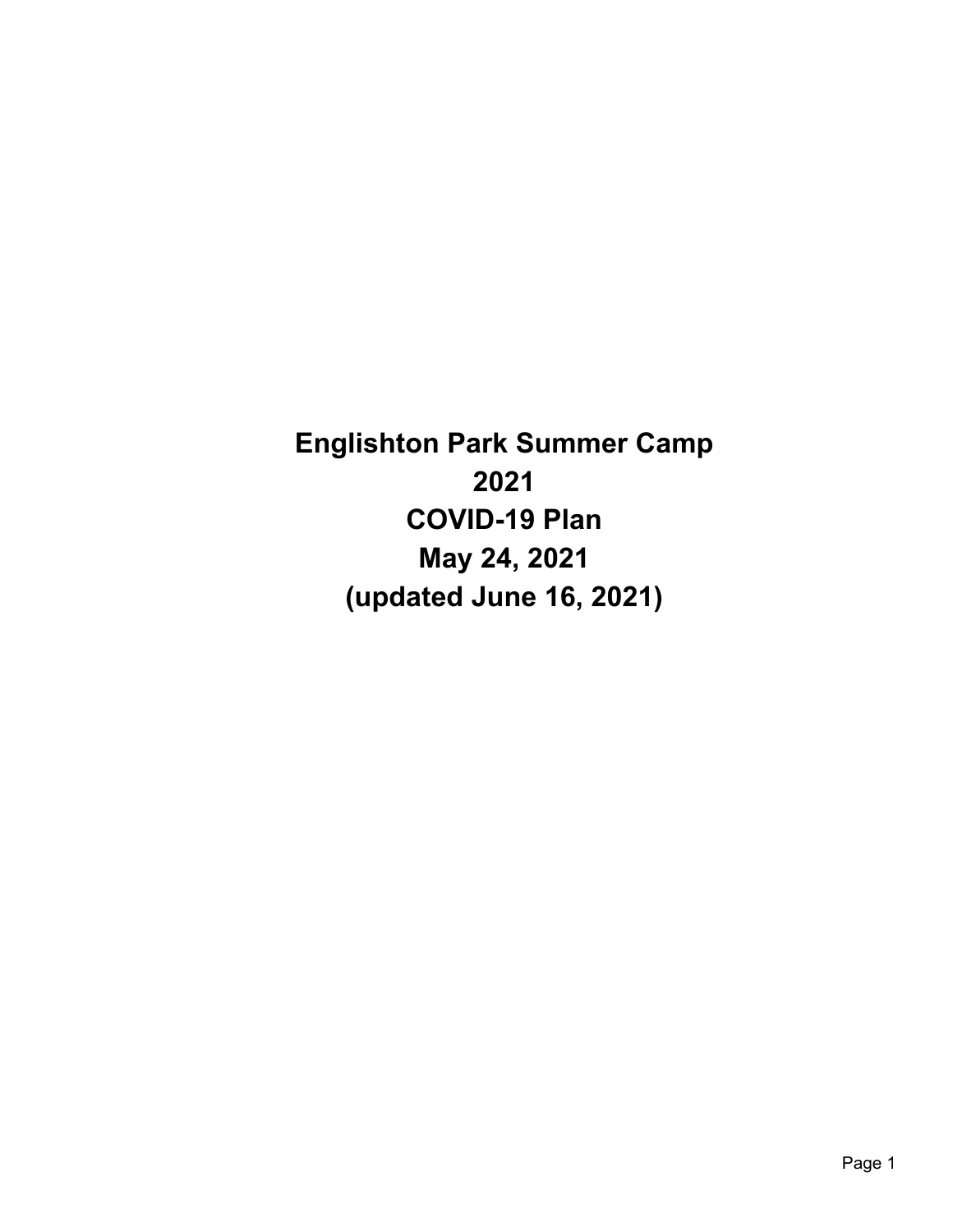- 1. Communication
- 2. Health Screening
- 3. Food Service
- 4. Cleaning and Disinfection
- 5. Activities
- 6. Campers and Staff
	- i. Groups/cohorts
	- ii. Campers/Staff with pre-existing conditions
- 7. Facilities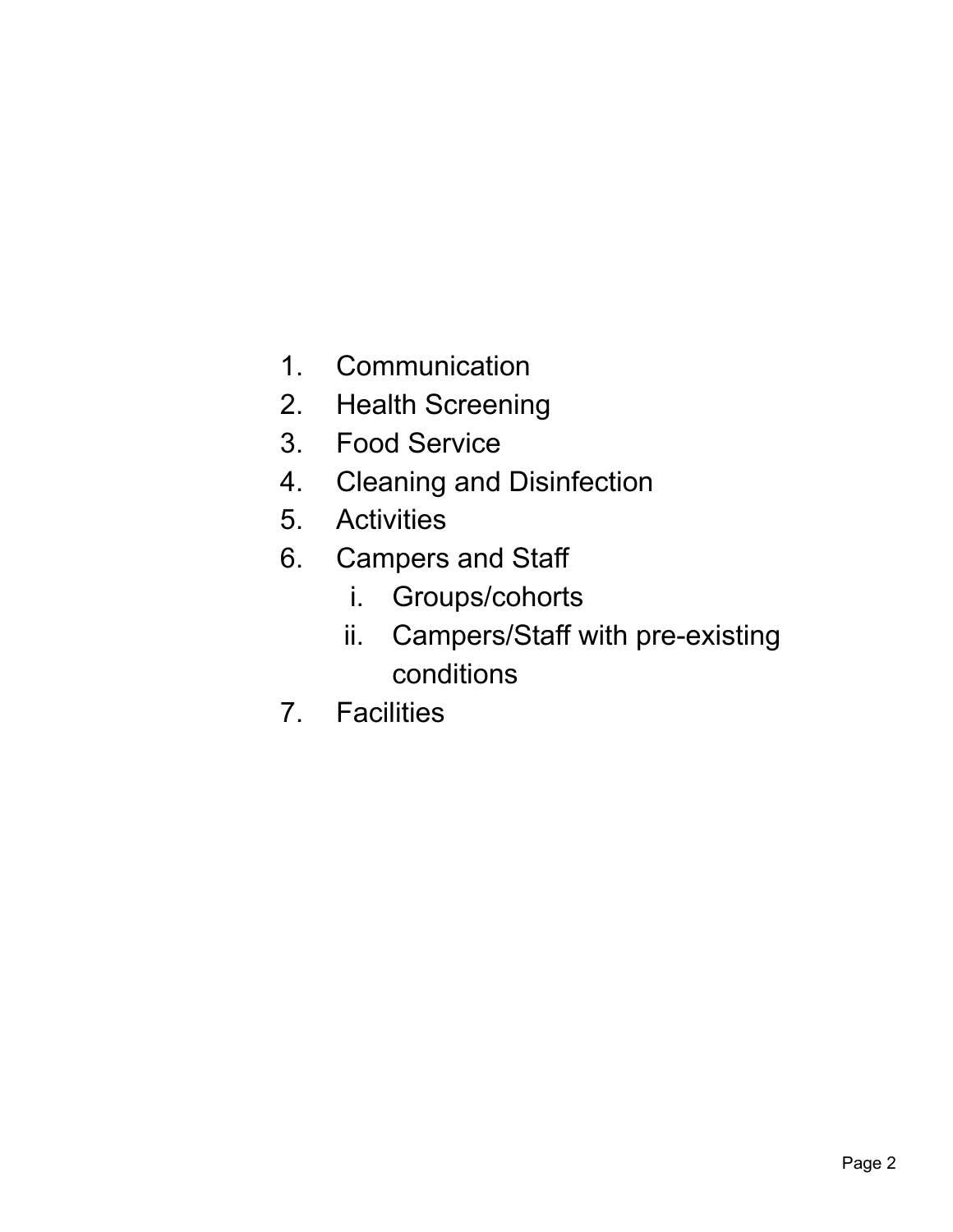# **Communication**

Englishton Park Summer Camp (EPSC) administration will be in regular contact with campers, parents/legal guardians, staff, and vendors. Many of these communications may be time sensitive and may contain confidential health information. In addition, the administration and/or Englishton Park Presbyterian Ministries, Inc. (EPPM) Board representative will remain in contact and seek guidance from and work with local health organizations (Scott County Health Department).

The following communication plan identifies communication guidelines that will be followed by camp administration prior to, during, and after camp.

**PREPARATION**: The communication team will consist of Thomas/Lisa Barnett, Co-Directors of the EPSC. Co-Directors and/or Board President will communicate with the Scott County Health Department and other health officials as appropriate.

#### **CAMPER COMMUNICATION**

**Pre-Camp**: All pre-camp communication will be coordinated through each camper's parents/legal guardians.

Check-in procedures will be identified for parents/legal guardians prior to arrival at camp. Information related to symptoms of COVID-19 will be shared with parents/legal guardians to assist them in monitoring and identifying potentially infected campers. Direct communication will occur with parents/legal guardians of any camper whose medical form indicates a health condition(s) as identified by the CDC that might put a camper at a higher risk for complications related to COVID-19. Parents/legal guardians of identified children will be encouraged to consult with their healthcare provider.

**During Camp**: Staff will hold small group training and information sessions within each group to teach and demonstrate precautions to prevent the spread of COVID-19 including:

1. How and when to effectively wash and sanitize hands

2. How we will practice physical distancing in various settings between group (cafeteria, activities, dorm rooms/cabins, etc.)

- 3. Which symptoms to look out for and when to report them and to whom
- 4. Coughing and sneezing etiquette
- 5. Other camp-specific policies or guidelines

**Conversation Guidance for Staff**: • Encourage campers to talk about how they are feeling. Tell campers they can ask you any questions and make yourself available to talk and listen. • Be calm and reassuring; be careful not only about what you say but also how you say it. • Be a source of comfort. • Listen for underlying fears or concerns. Ask questions to find out what a concerned camper knows about COVID-19. • Let campers know that fear is a normal and acceptable reaction. • Provide only honest and accurate information. Correct any false information they may have heard. Note: Make sure to be considerate with campers when correcting any information. • If you do not know the answer to a question, say so. Do not speculate. Find answers by visiting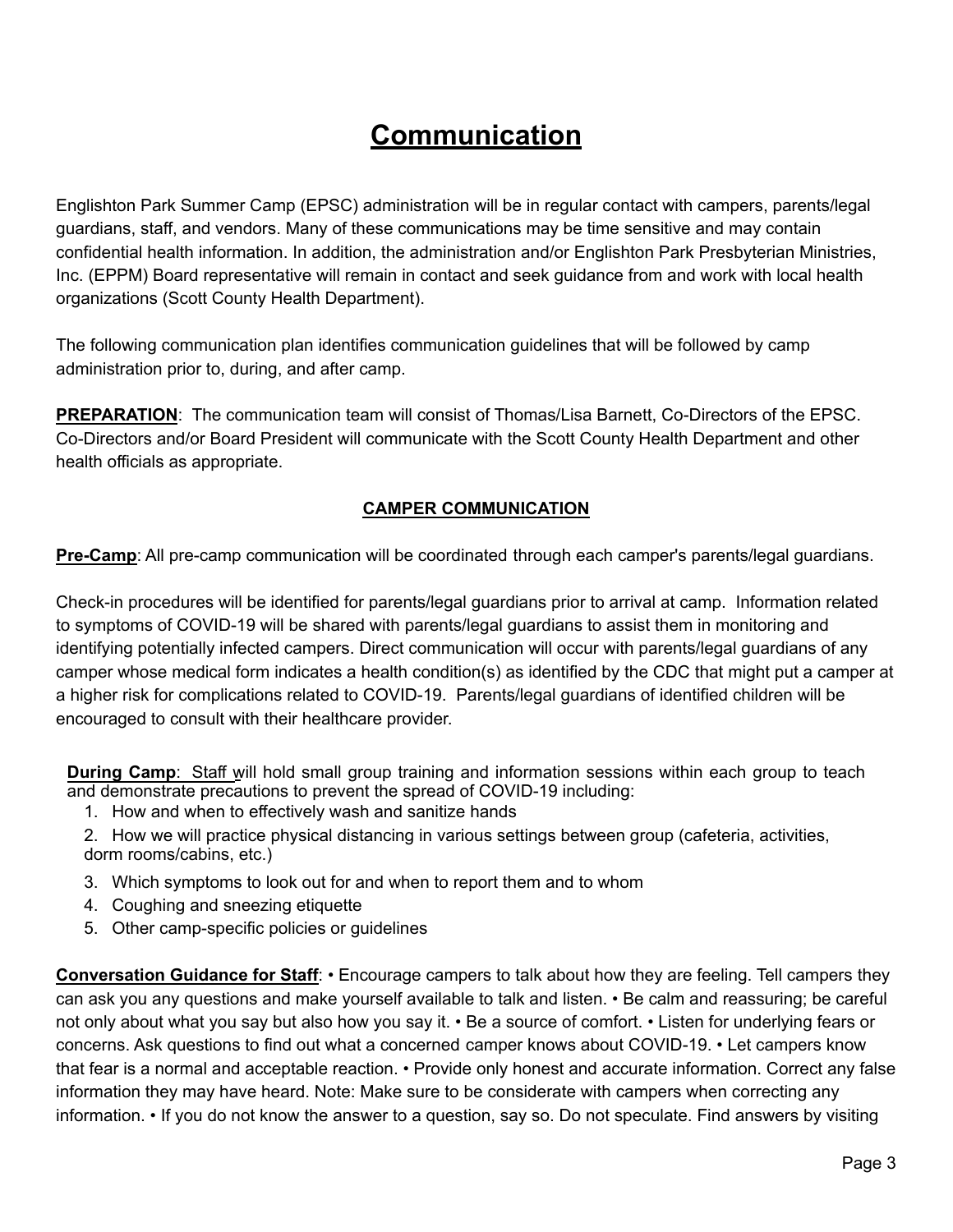the CDC website. • Make sure campers know how the virus can spread and how to prevent it from spreading. • Talk about what the camp is doing to protect campers from getting sick.

• Tell campers that even though the COVID-19 pandemic is serious, hospitalizations and death are rare, especially in young healthy individuals. • Let campers know that teens and children seem to get a milder illness when compared to adults. • Speak in age-appropriate language: − **Early elementary school aged children**: Provide brief, simple information that balances COVID-19 facts with appropriate reassurances that adults are there to help keep them healthy and to take care of them if they do get sick. Give simple examples of the steps they make every day to stop germs and stay healthy, such as washing hands. Use language such as "Adults are working hard to keep you safe." − **Upper elementary and early middle school aged children**: This age group often is more vocal in asking questions about whether they indeed are safe and what will happen if COVID-19 spreads in their area. They may need assistance separating reality from rumor and fantasy. Discuss the efforts national, state, and community leaders are making to prevent germs from spreading and keep people healthy. • Reduce stigma, especially against individuals of Asian descent and those who have traveled recently. • Direct campers with questions you cannot answer and/or fears you cannot assuage to administration or the designated staff member(s) responsible. • Have follow-up conversations with campers who have asked questions or expressed concerns.

# **Posters/Signage**

Relevant posters and signage from the CDC, WHO, and/or other health agencies will be posted in appropriate areas to encourage behaviors that mitigate the spread of disease:

- 1. COVID-19 information
- 2. Handwashing
- 3. Cough/sneeze etiquette
- 4. Symptoms associated with COVID-19
- 5. Stop the spread of germs
- 6. Physical distancing

#### **In Case of a Confirmed or Suspected Case**

- 1. Before any conversation with campers, make sure to consider their age and address fears and concerns appropriately.
- 2. Interview the confirmed or suspected case and begin contact tracing in coordination with appropriate local and state health resources, as warranted.
- 3. Maintain confidentiality; do not provide the name or any potentially identifying information of the confirmed or suspected case.

#### **PARENTS/LEGAL GUARDIANS COMMUNICATION**

#### **Prior to Camp**

Parents/legal guardians will be informed about the precautions and procedures EPSC has implemented/will implement to minimize the risk of COVID-19 exposure. This information will be mailed directly to parents/legal guardians prior to camp arrival and posted on the EnglishtonPark.Org website. This information will also be provided to parents/legal guardians at check-in.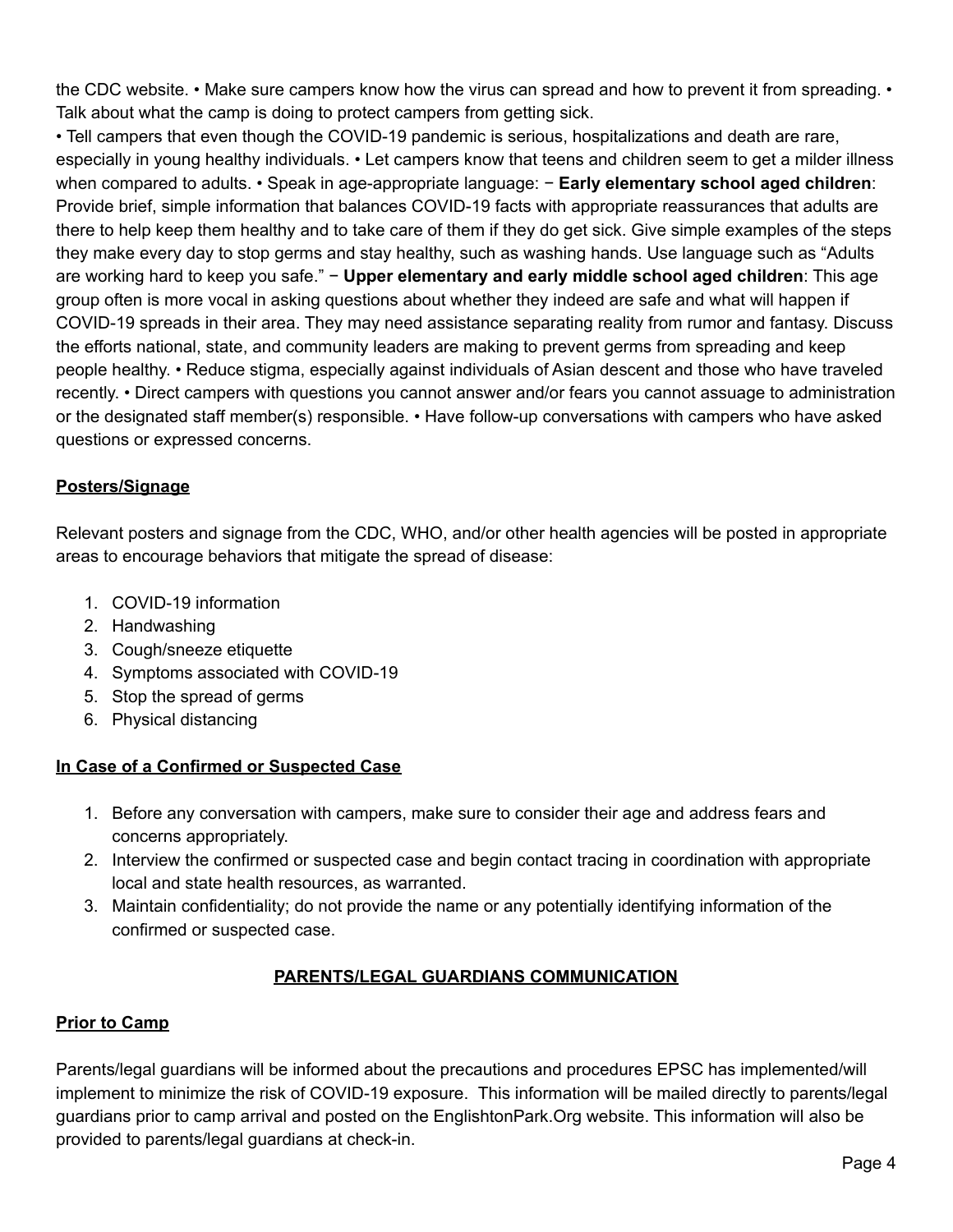Campers who are at higher risk for complications related to COVID-19 will be identified via the application health form. We will recommend to parents/legal guardians of higher-risk campers to consult with their child's medical provider to assess their risk and determine if attendance is acceptable.

Parents/legal guardians will be provided with the CDC Symptom Screening list to support appropriate decisions about camp attendance. This information will communicate the importance of keeping campers home if they show any symptoms associated with COVID-19. Any child who has been exposed to a known active case of COVID-19 in the past 14 days will not be accepted into camp and/or sent home (if learned during screening upon arrival).

We will inform parents/legal guardians about general health monitoring (e.g., daily temperature readings) that will occur.

# **During Camp**

We will keep parents/legal guardians up to date on COVID-19 as it relates to camp. If necessary, we will report the number of suspected and confirmed cases (if any) as appropriate. The camp's responses will be reported as well. If the decision to dismiss or end camp early is made, these plans will be communicated with all relevant individuals and organizations.

## **In the Event of a Potential Exposure**

- 1. Immediately inform parents/legal guardians about any potential contact their child(ren) may have had with suspected or confirmed cases.
- 2. Immediately inform parents/legal guardians if their child(ren) are experiencing any symptoms.

# **STAFF COMMUNICATION**

# **Prior to Camp**

- 1. Provide information and educational material to staff.
- 2. Information that will be included:
	- a. The camp administration's responsibilities as they relate to COVID-19
	- b. Workplace controls, including the use of PPE
	- c. Their individual roles and responsibilities as they relate to COVID-19
- 3. Any staff members who are at higher risk for complications related to COVID-19 will be identified. It will be determined if these staff members are able to work safely in a camp environment.
- 4. The importance of vigilantly monitoring their health for symptoms associated with COVID-19 prior to the arrival at camp will be communicated. Any symptoms or concerns should be reported with the Co-Directors prior to arrival or at the arrival health screening.

# **During Camp**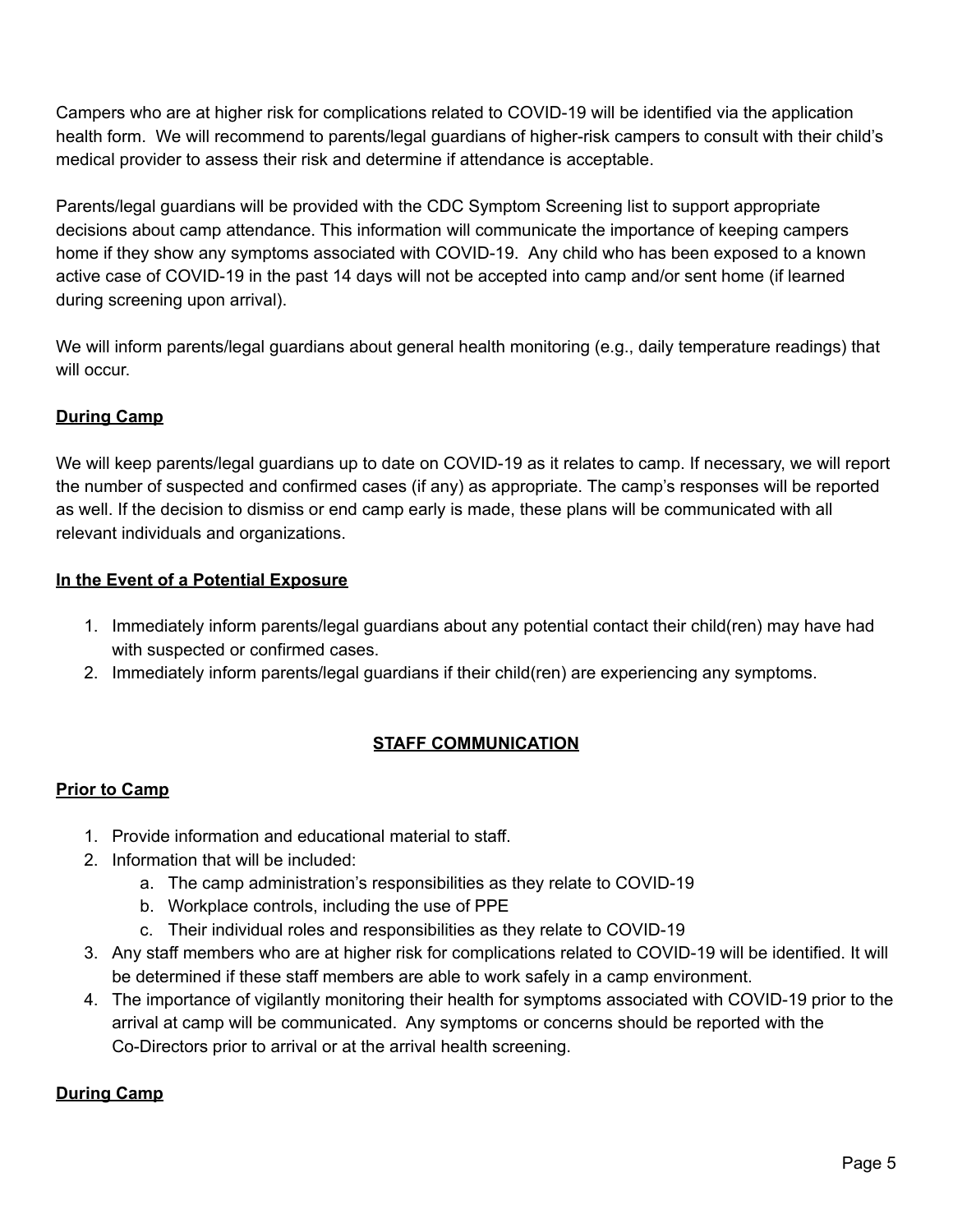During staff training, educational material will continue to be made available, including this guide. Information will be included on workplace controls, including the use of PPE. We will monitor and address staff members' concerns about safety, health, pay, leave, and other issues related to COVID-19. Co-Directors will hear concerns and answer questions related to these issues.

## **Posters/Signage**

Relevant posters and signage from the CDC, WHO, and/or other health agencies will be posted in appropriate areas to encourage behaviors that mitigate the spread of disease:

- 1. COVID-19 information
- 2. Handwashing
- 3. Cough/sneeze etiquette
- 4. Symptoms associated with COVID-19
- 5. Don't Spread Germs at Work
- 6. Social Distancing
- 7. Stay Home If You're Sick

## **VENDOR COMMUNICATION**

- 1. Vendors will be informed that access to the camp's facilities will be restricted.
- 2. We will confirm vendors' use of appropriate safety measures and arrange deliveries when the fewest staff/children are present when possible.
- 3. Vendors will be informed that during deliveries they are required to take precautions:
	- a. Maintain physical distancing between themselves and campers and staff
	- b. Wear appropriate PPE
	- c. Unvaccinated individuals will be required to wear a mask while in a building or within 6 feet of camp staff.
	- d. Do not make deliveries if they have symptoms associated with COVID-19

# **LOCAL HEALTH OFFICIALS COMMUNICATION**

- 1. Work with your local health officials as needed and appropriate.
- 2. Inform local health officials of the camp schedule.
- 3. Notify local health officials of suspected and confirmed cases immediately. Seek guidance to determine whether to dismiss or end camp early if necessary.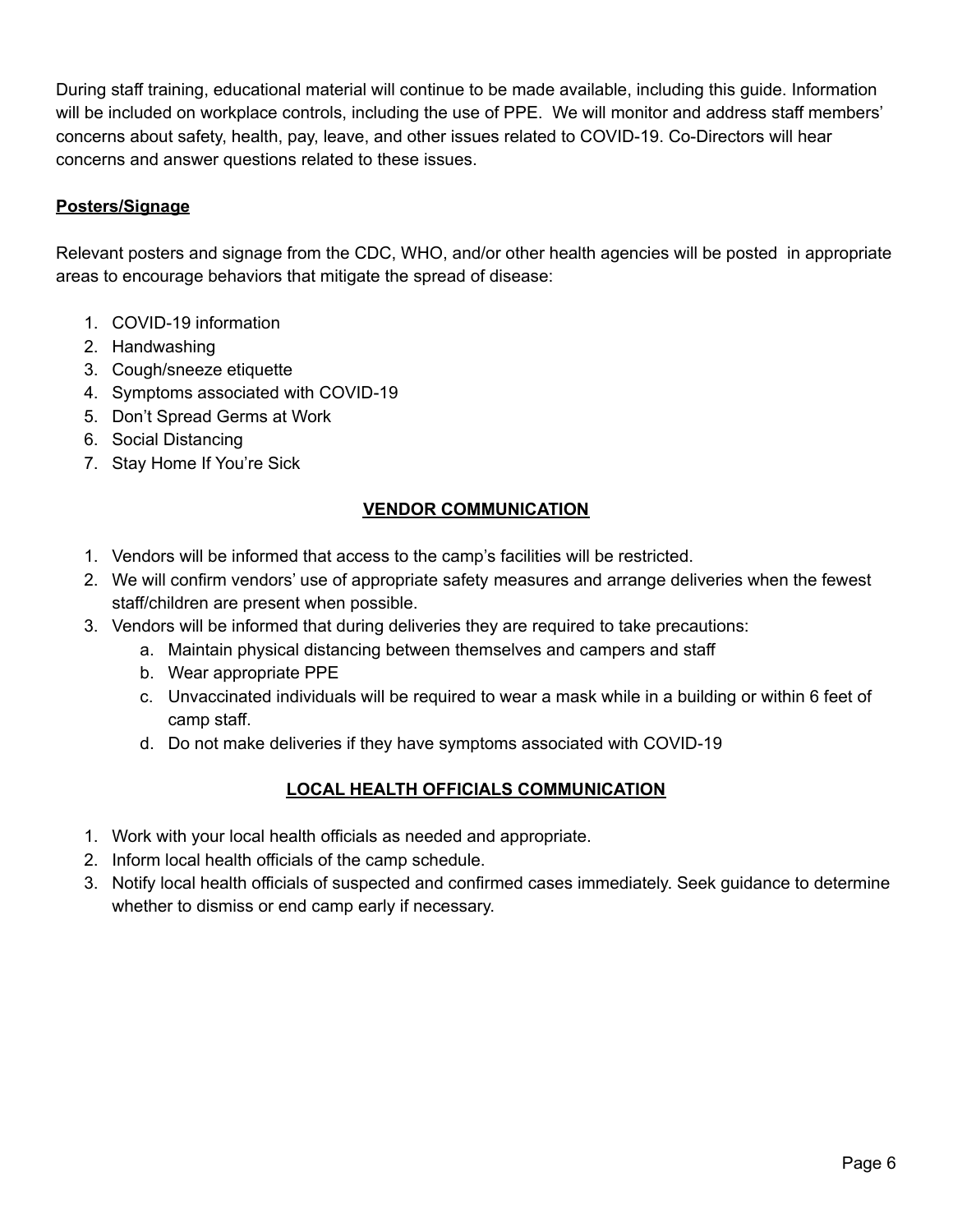## **SCREENING AND INITIAL RESPONSE FOR CAMPERS AND STAFF**

#### **PRE-SCREENING**

Pre-screening information will be provided to parents/legal guardians and staff before staff/campers are scheduled to arrive at camp. All staff and parent/legal guardians will receive a list of symptoms to monitor for 14 days prior to arrival at camp.

If any symptoms are identified, a decision about admittance of the camper would need to be made. Staff would be asked to self-isolate either at home or on grounds and seek testing to determine if they are positive for COVID-19.

#### **INITIAL HEALTH SCREENING**

The initial health screening conducted by the camp nurse will incorporate COVID-19 related questions for parents/legal guardians to answer as well as a temperature check for the camper. The results of this initial health screening will determine if an individual is permitted to enter camp or if he/she requires additional screening and evaluation.

#### **ONGOING SCREENING**

Ongoing screening will be conducted daily. All staff and campers will be screened daily. Daily screening will consist of monitoring/observing the health of campers/staff for potential symptoms.

If a camper/staff has a temperature of 100.4 or higher:

- 1. Ask the individual if he/she has any COVID-19 symptoms.
- 2. If a camper or staff is suspected to have COVID-19 based on this assessment, place a face mask on the individual and isolate. Symptomatic individuals should be separated by at least 6 feet.
- 3. If a camper has a fever **and** identified symptoms of suspected COVID-19 infection, the parents/legal guardians will be contacted for the child to be picked up immediately.
- 4. If a staff member has a fever **and** identified symptoms of suspected COVID-19 infection, he/she will be isolated from all other staff and campers while arrangements are made for possible testing and/or for him/her to safely leave.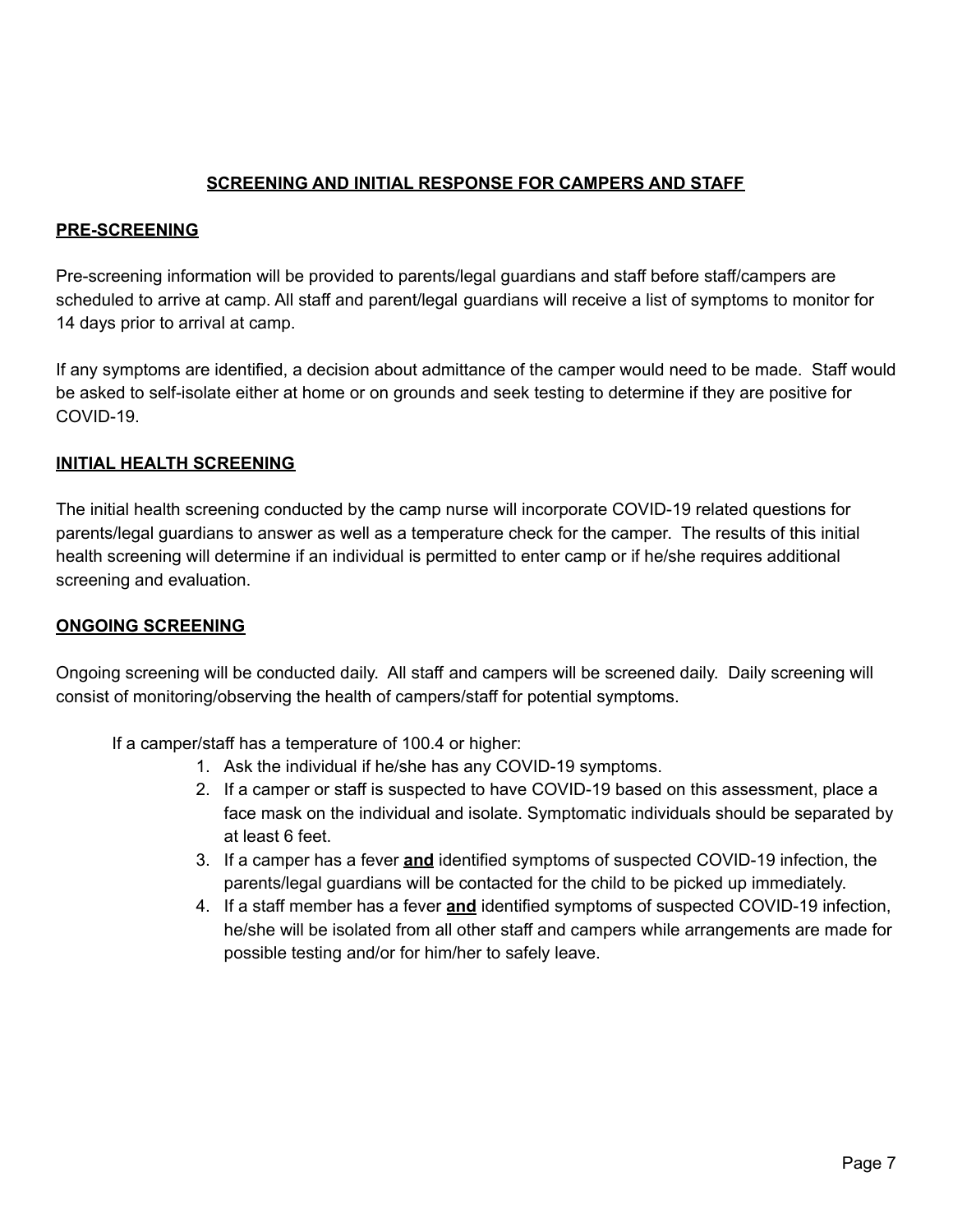# **Response and Management of Case(s) or Probable Case(s)**

If a camper/staff is identified as having a potential or confirmed case of COVID-19, the individual will isolate. Follow protocols outlined below:

- 1. Consider if a camper/staff warrants further clinical evaluation.
- 2. If further evaluation is warranted, make the necessary arrangements.
- 3. If a camper/staff does not require immediate clinical evaluation and is leaving camp, isolate the individual until appropriate transportation can be arranged.
- 4. If camper/staff does not require immediate clinical evaluation, isolate the individual within the camp facility:
	- a. Follow CDC Interim Guidance for Implementing Home Care of People Not Requiring Hospitalization for Coronavirus Disease 2019 (COVID-19).
	- b. Make arrangements with camp administration and counselors to have the person's belongings moved.
	- c. Clean the person's sleeping areas according to procedures outlined in the cleaning and disinfection section of this plan.
	- d. Consider testing options and notification of state and local officials.

# **Contact Tracing**

It is crucial to carry out "contact tracing" immediately to determine the potential or confirmed case's contact with other campers/staff over the previous two or more days. The cohort in which the symptomatic camper/staff is in will be monitored. All members of that cohort will be assumed to be at risk. A list of campers/staff will be kept for any activity where there is interaction between groups/cohorts.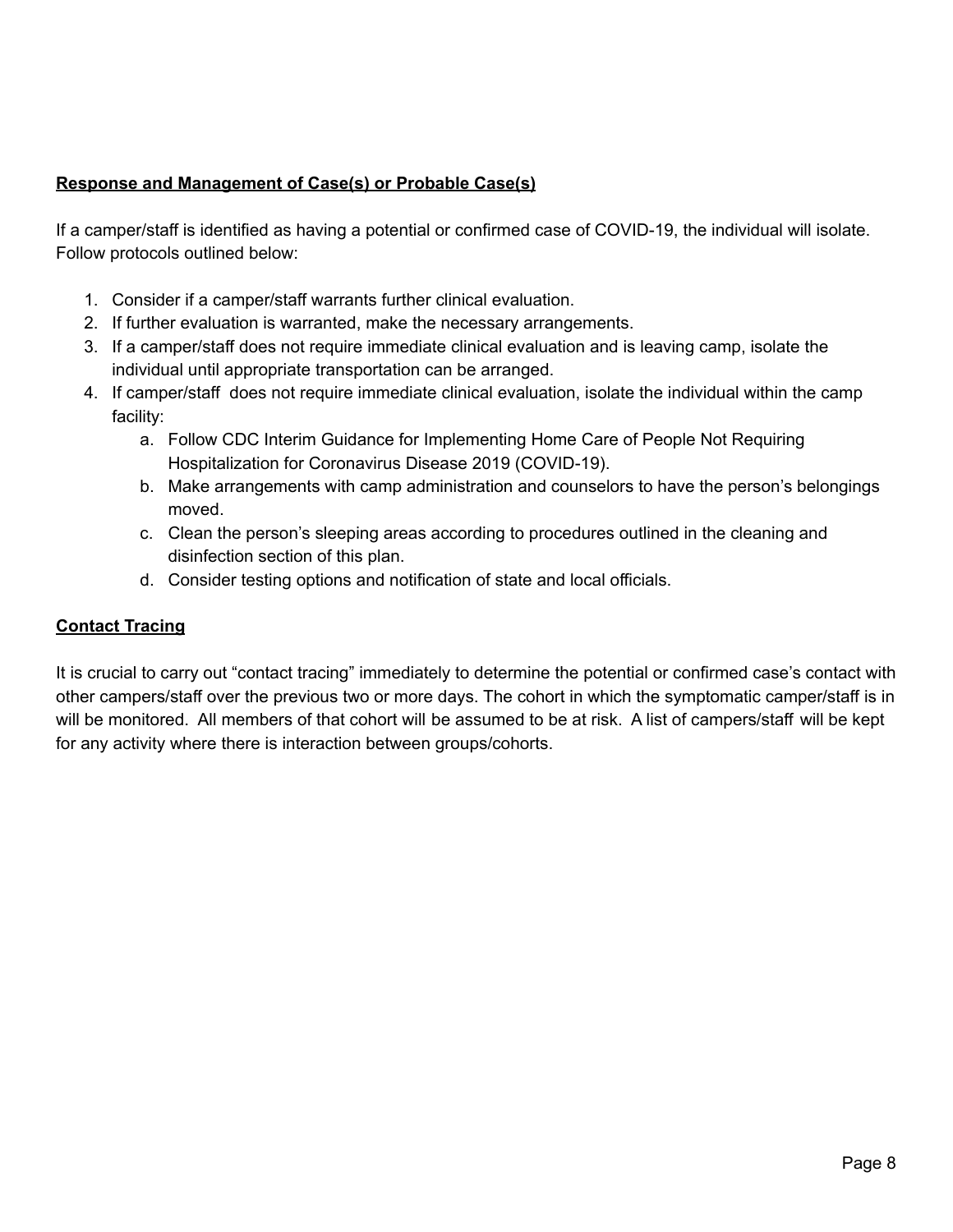# **PREVENTING SPREAD**

#### **COMMUNICATION FROM ADMINISTRATION**

- 1. Printed material from the CDC will be posted in or near bathrooms to remind individuals when and how to wash hands.
- 2. Incorporate video resources based on CDC guidance on proper handwashing into training programs.
- 3. Printed material from the CDC will be posted in critical areas where physical distancing should be encouraged: dining areas, common areas, cabins, etc.

#### **HAND HYGIENE**

#### **When to Wash or Disinfect Hands - Campers and Staff**

- 1. Before eating food (e.g., when entering the dining area)
- 2. Upon entering your cabin
- 3. After being in contact with someone who may have been sick
- 4. After touching frequently touched surfaces (railings, doorknobs, counters, etc.)
- 5. After using the restroom
- 6. After using common items, such as sports equipment, computer keyboards and mice, craft supplies, etc.
- 7. After coughing, sneezing, or blowing your nose

#### **When to Wash Hands - Kitchen and Dining Staff**

Existing best practices for food preparation apply. Coronavirus is not foodborne, but food service workers who are infected can transmit the virus to coworkers or diners. Refer to the Food Service section for more information. Handwashing is equally important whether gloves are used or not, and all recommendations apply regardless of glove use.

- 1. Before and after using gloves
- 2. Before, during, and after preparing any food.
- 3. After handling raw meat, poultry, seafood, and eggs
- 4. After touching garbage.
- 5. After using the restroom
- 6. After wiping counters or cleaning other surfaces with chemicals
- 7. After coughing, sneezing, or blowing your nose
- 8. Before and after breaks

#### **How to Wash Hands**

- 1. Wet your hands with clean, running water. Turn off the tap and apply soap.
- 2. Lather your hands by rubbing them together with the soap. Make sure to lather the back of your hands, between your fingers, and under your nails.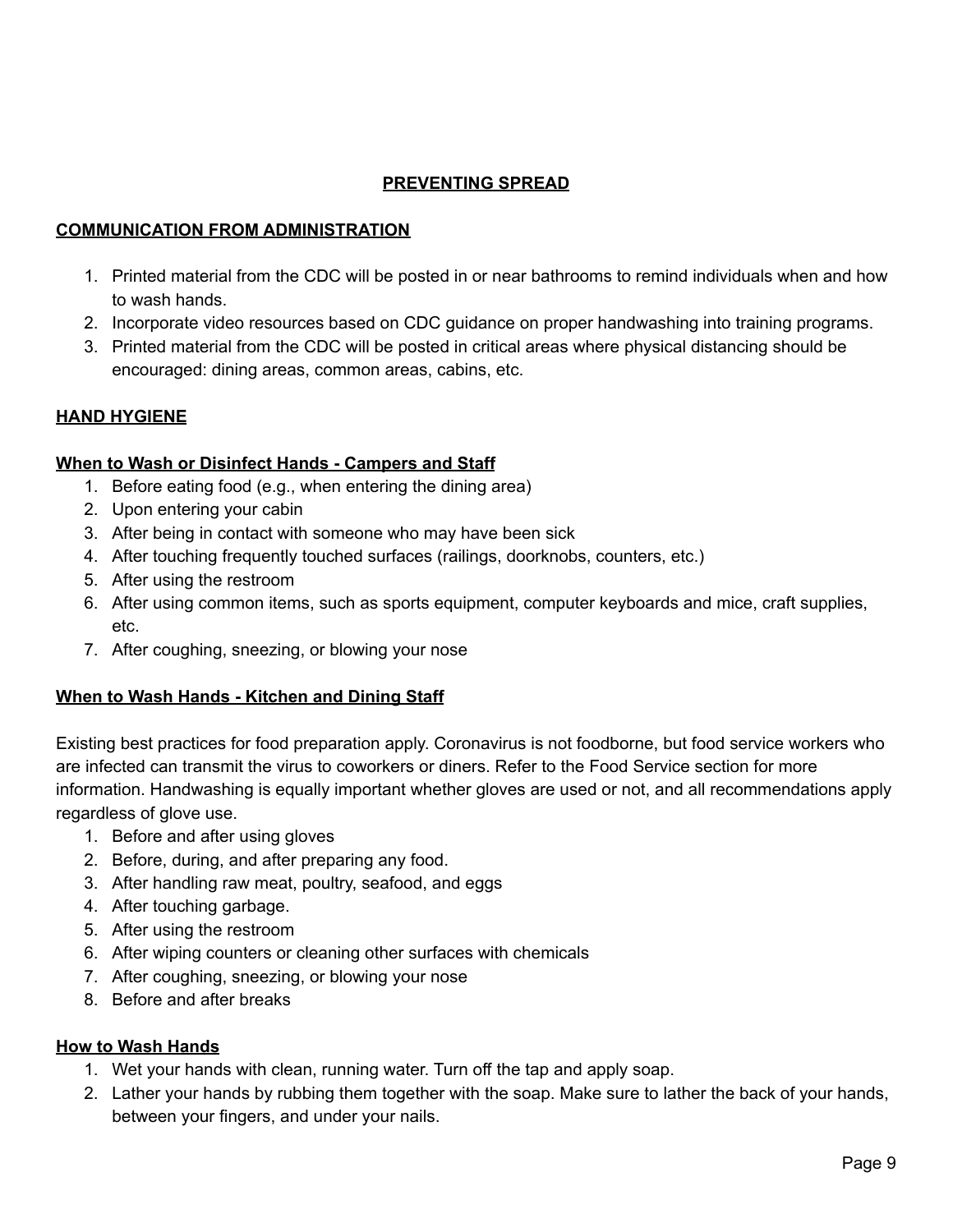- 3. Scrub your hands for at least 20 seconds (about the time it takes to sing the "Happy Birthday" song twice.)
- 4. Rinse your hands well under clean, running water.
- 5. Dry your hands using a clean towel or an air dryer. You may use paper towels to turn off the faucet and/or open doors of the bathrooms.

## **How to Use Alcohol-Based Hand Sanitizer**

Hand sanitizers should contain greater than 60% ethanol or greater than 70% isopropanol. Hand sanitizers are not a substitute for handwashing for kitchen and dining staff.

- 1. Apply the product to the palm of one hand.
- 2. Rub your hands together. Make sure the product contacts the back of your hands, palms, between your fingers, and fingertips.
- 3. Continue to rub your hands together until your hands are dry (about 20 seconds).

## **Handwashing Misconceptions**

- 1. Water temperature is not important. Clean cold and warm water work equally well.
- 2. Antibacterial soap is not more effective than regular soap.
- 3. Bar soap and liquid soap are equally effective.
- 4. Soap and water are more effective than alcohol-based hand sanitizer if hands are visibly dirty or greasy.
- 5. If water is available but soap and hand sanitizer are not, rubbing your hands together under water and drying them off with a clean towel or letting them air dry can remove some germs. Only use this method as a last resort.

# **PHYSICAL DISTANCING**

Physical distancing is also known as "social distancing." Physical distancing can allow individuals to safely interact with others. Physical distancing is not a substitute for using cohorts, a method of isolating groups that can be integrated over time if conditions are met. For camps, the CDC encourages physical distancing through increased spacing, small groups, and limited mixing between groups, and staggered scheduling, arrival, and drop off, if feasible.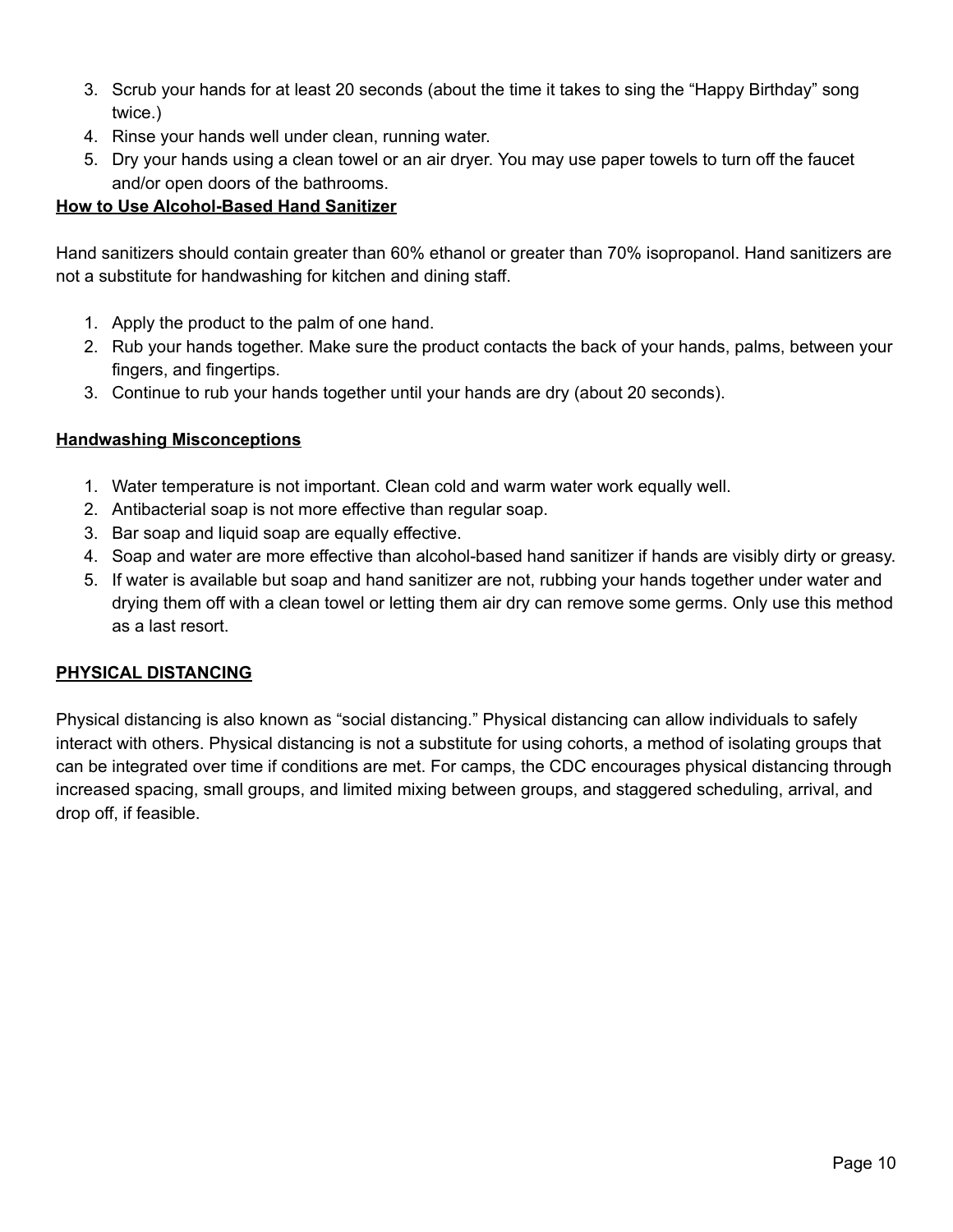# **FOOD SERVICE**

## **ADMINISTRATION**

#### **Policy**

- 1. Employees will be instructed to report any COVID-19 symptoms to their supervisor.
- 2. If an employee reports respiratory illness symptoms, he/she will be instructed to stay home.
- 3. If an employee reports symptoms during work, he/she will be sent home immediately. His/her workstation will be cleaned and disinfected (which may include the entire kitchen). Employees within his/her vicinity will be considered to have been potentially exposed.
- 4. If an employee is confirmed to have COVID-19, other employees will be informed of their potential exposure, while maintaining confidentiality.
- 5. Sick employees will be actively encouraged to stay home.

## **Planning and Preparation**

- 1. Disposable gloves, facemasks, and cleaning supplies will be stocked. Staff will be informed of when, where, and how they can access these items as needed.
- 2. Staff will be provided with access to soap and clean running water, disposable gloves, and facemasks. If soap and water are not available to wash hands, use an alcohol-based hand sanitizer.
- 3. Staff will be trained on proper hand washing and control procedures implemented by the camp.
- 4. Food service employees will be screened and assessed for symptoms each work day.
- 5. The dining space will be expanded to allow physical distance between groups. The common area in the "Barn" will be used or outside eating spaces will be utilized when possible.
- 6. Any dining area will be cleaned and disinfected between meal times.
- 7. Campers will wash their hands with soap and water prior to eating. Alcohol-based hand sanitizer containing at least 60% alcohol will also be available at the entrance and/or during the meal for use as needed. Staff and campers will also use hand sanitizer at the end of each meal.
- 8. All members of a cohort will sit together during meals.
- 9. Physical distance will be maintained between cohorts.
- 10. Meals will be served cafeteria style. Cohorts will go through the serving line as a group. Physical distance will be maintained between groups in the serving line. Food service staff will follow procedures outlined in the Food Services section.
- 11. Garbage can lids will remain open in the kitchen/dining area.
- 12. Milk will be served in individual containers. Other drinks (water, OJ, etc.) will be served using styrofoam cups. A new styrofoam cup will be used each time a refill is desired.
- 13. Individual condiment packets will be utilized.

# **FOOD SERVICE WORKERS**

# **Prior to Work**

1. Shower or bathe before work.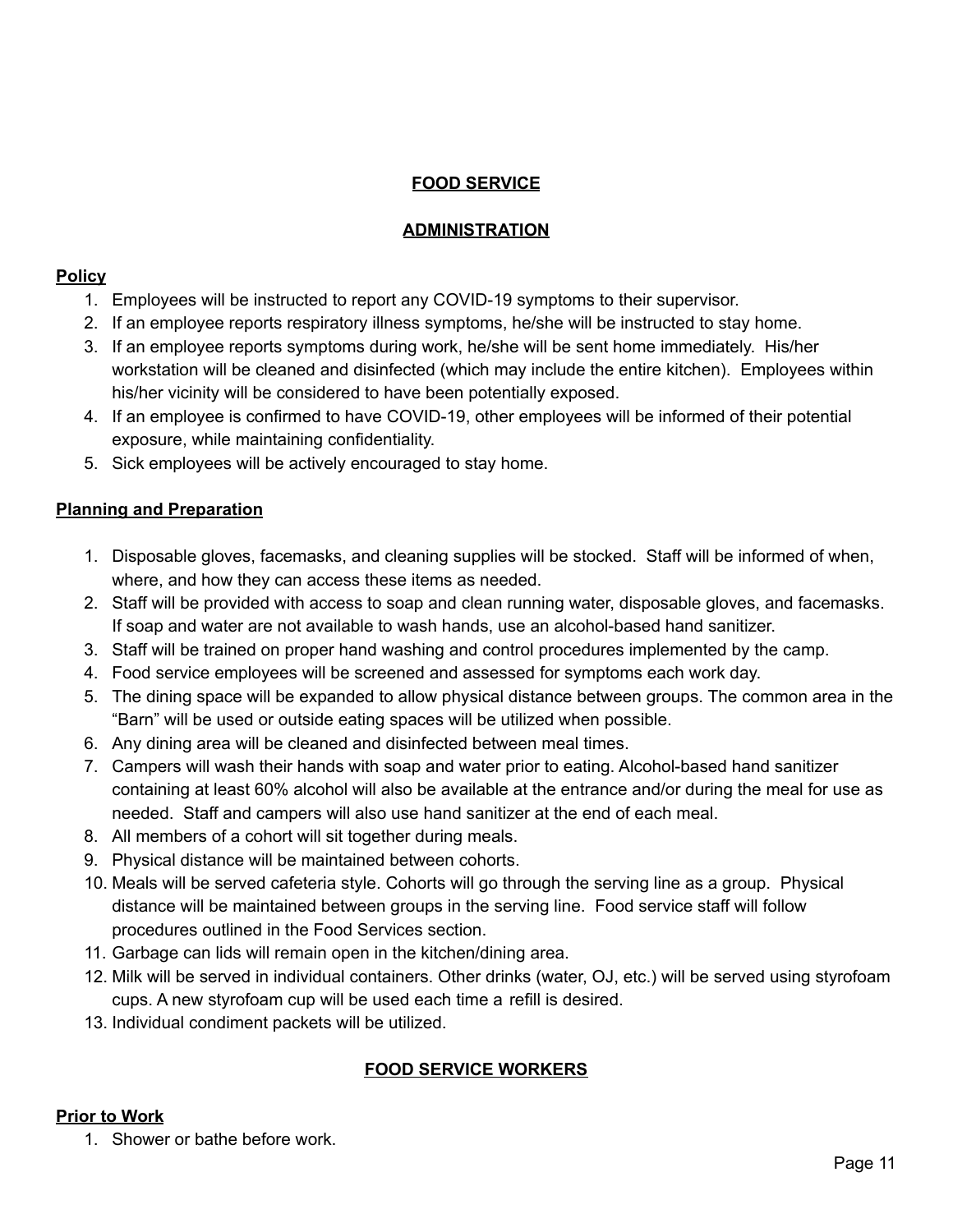- 2. Trim and file fingernails. Remove nail polish or false nails.
- 3. Wear clean clothes.
- 4. Wear appropriate and clean footwear.

### **General Considerations**:

- 1. Do not work if you are sick or showing flu-like symptoms.
- 2. Wear disposable gloves and avoid direct bare hand contact with food.
- 3. Do not wear watches, bracelets, or rings.
- 4. Wear a facemask when serving.
- 5. Wear disposable gowns and/or an apron.
- 6. Maintain a physical distance and increased spacing from other food preparation workers whenever possible.
- 7. Wash hands with soap and water for at least 20 seconds before and after work and breaks; after using the bathroom, blowing your nose, coughing, sneezing, or touching frequently touched surfaces; and before preparing food.
- 8. Best practice: Food preparation staff use a fingernail brush during handwashing.
- 9. Cover your cough or sneeze with a tissue, throw it away, and wash your hands immediately.
- 10. Avoid touching your eyes, nose and mouth.

## **Food Preparation**

- 1. Existing best practices for food preparation and storage apply. Coronavirus is not foodborne, but food service workers who are infected can transmit the virus to coworkers or diners.
- 2. Follow the four key steps to food safety: Clean, Separate, Cook, and Chill.
- 3. Best practice: Even while wearing gloves, use clean utensils, such as tongs, spoons, etc., instead of gloved hands to prepare food as much as possible.

# **Cleaning and Disinfecting Food Contact Surfaces**

- 1. Use soap or detergent and water to wash food contact surfaces (i.e., dishware, utensils, trays, food preparation surfaces, beverage equipment) and then rinse.
- 2. Best practice: Disinfect food contact surfaces before food preparation. Ensure any disinfectants used appear on EPA's Registered Antimicrobial Products for Use Against Novel Coronavirus SARS-CoV-2 and are safe for food contact surfaces. Follow manufacturer instructions.
- 3. Let dishware and equipment air dry; do not dry with towels.
- 4. Ensure that dishwasher machines are operating within the manufacturer's specifications and that appropriate water temperatures, detergents, and sanitizers are being used.

# **Cleaning and Disinfecting Non-Food Contact Surfaces**

- 1. Clean and disinfect frequently touched non-food contact surfaces in the kitchen and dining area at least daily. Best practice: Clean and disinfect the dining area before and after each use.
- 2. Clean and disinfect non-food contact surfaces in the kitchen and dining area's commonly touched surfaces (e.g., counters, tables, chairs, coffee pot handles) daily. Best practice: Clean and disinfect commonly touched surfaces before and after each use.
- 3. If hard non-porous surfaces are visibly dirty, clean them with detergent or soap and water before disinfecting. Disinfect hard non-porous surfaces using: − EPA Registered Antimicrobial Products for Use Against Novel Coronavirus SARS-CoV-2. − Diluted household bleach products. Add 5 tablespoons (1/3 cup) of bleach to a gallon of water or 4 teaspoons of bleach to a quart of water. Do not use it in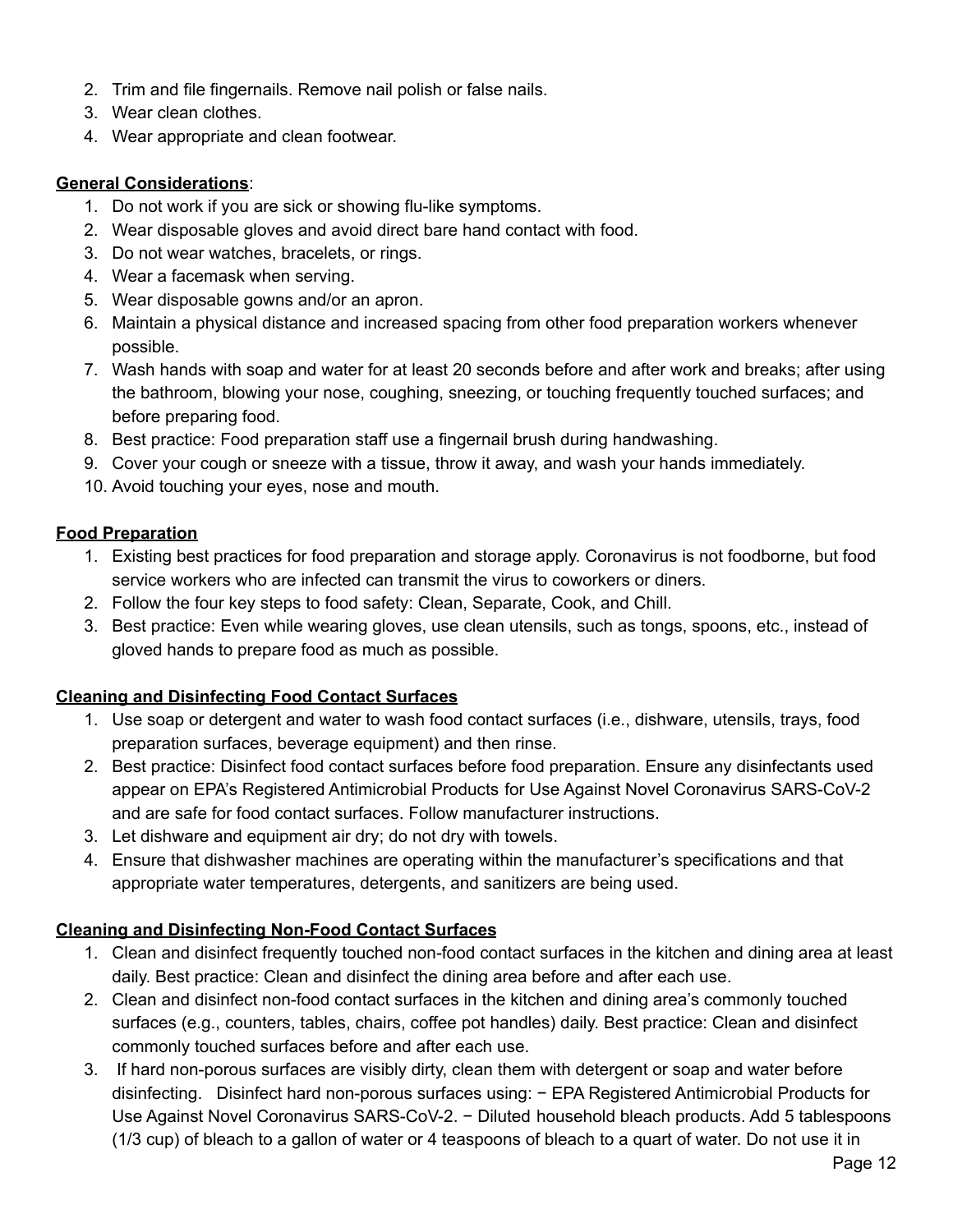conjunction with ammonia-based solutions. Mix a new bleach-based solution each day, when the liquid has debris in it, and when the solutions parts per million fall below state guidelines. − Alcohol-based solutions containing at least 70% alcohol.

- 4. If still in use, clean and disinfect condiment dispensers as frequently as practicable.
- 5. Disinfect soft or porous surfaces using EPA Registered Antimicrobial Products for Use Against Novel Coronavirus SARS-CoV-2.
- 6. If frequently touched electronic surfaces (e.g., equipment controls, lights) are visibly dirty, clean them using products appropriate for use on electronics.
- 7. Disinfect electronic surfaces according to the manufacturer's recommendations. If none exist, use alcohol-based solutions containing at least 70% alcohol.
- 8. Remove and dispose of gloves, facemasks, and gowns/aprons (if applicable) immediately after cleaning and disinfecting or when visibly soiled.
- 9. Immediately after cleaning and disinfecting (and before taking breaks), wash hands using soap and water for at least 20 seconds. If a handwashing station is not available, disinfect hands using alcohol-based hand sanitizer.
- 10. If disposable gowns are not worn, immediately launder clothes (or uniform) worn using the warmest appropriate water and dry completely. Wash hands immediately after handling dirty laundry.

# **CAMPERS AND STAFF AT MEALS**

- 1. Do not attend meals if you are sick or experiencing flu-like symptoms. Campers should inform a counselor immediately and go to the camp health center.
- 2. Campers and staff will wash hands with soap and water for 20 seconds and/or use an alcohol-based hand sanitizer containing at least 60% alcohol upon entry to the dining area.
- 3. Avoid touching frequently touched surfaces such as handles, doorknobs, tables, and counters as much as possible.
- 4. Maintain physical distance and increased spacing between cohorts.
- 5. Outside options may be available when possible.
- 6. Campers will be taught to cover coughs or sneezes with good cough and sneeze etiquette. If a tissue or napkin is used, it will be thrown away, and wash your hands immediately.
- 7. Avoid touching your eyes, nose, and mouth.
- 8. Best practice: Use utensils rather than hands to eat as much as possible.

# **CLEANING AND DISINFECTION**

To minimize transfer of coronavirus at camp, cleaning methods can be employed to reduce risk to campers and camp staff. Cleaning methods should follow the Centers for Disease Control and Prevention (CDC) guidance, such as Interim Guidance for Administrators of U.S. K-12 Schools and Child Care Programs and CDC Guidance for Child Care Programs that Remain Open.

Recommended methods for typical cleaning procedures include two-stage cleaning and disinfecting.

- 1. "Cleaning" entails washing with a detergent and water to remove soil, organic matter, and some microorganisms from the surface.
- 2. Following a detergent and water wash, "disinfecting" entails use of a U.S. Environmental Protection Agency (EPA)-approved disinfectant that must be applied in accordance with product manufacturer guidelines. Refer to the EPA List of Disinfectants for Use Against SARS-CoV2: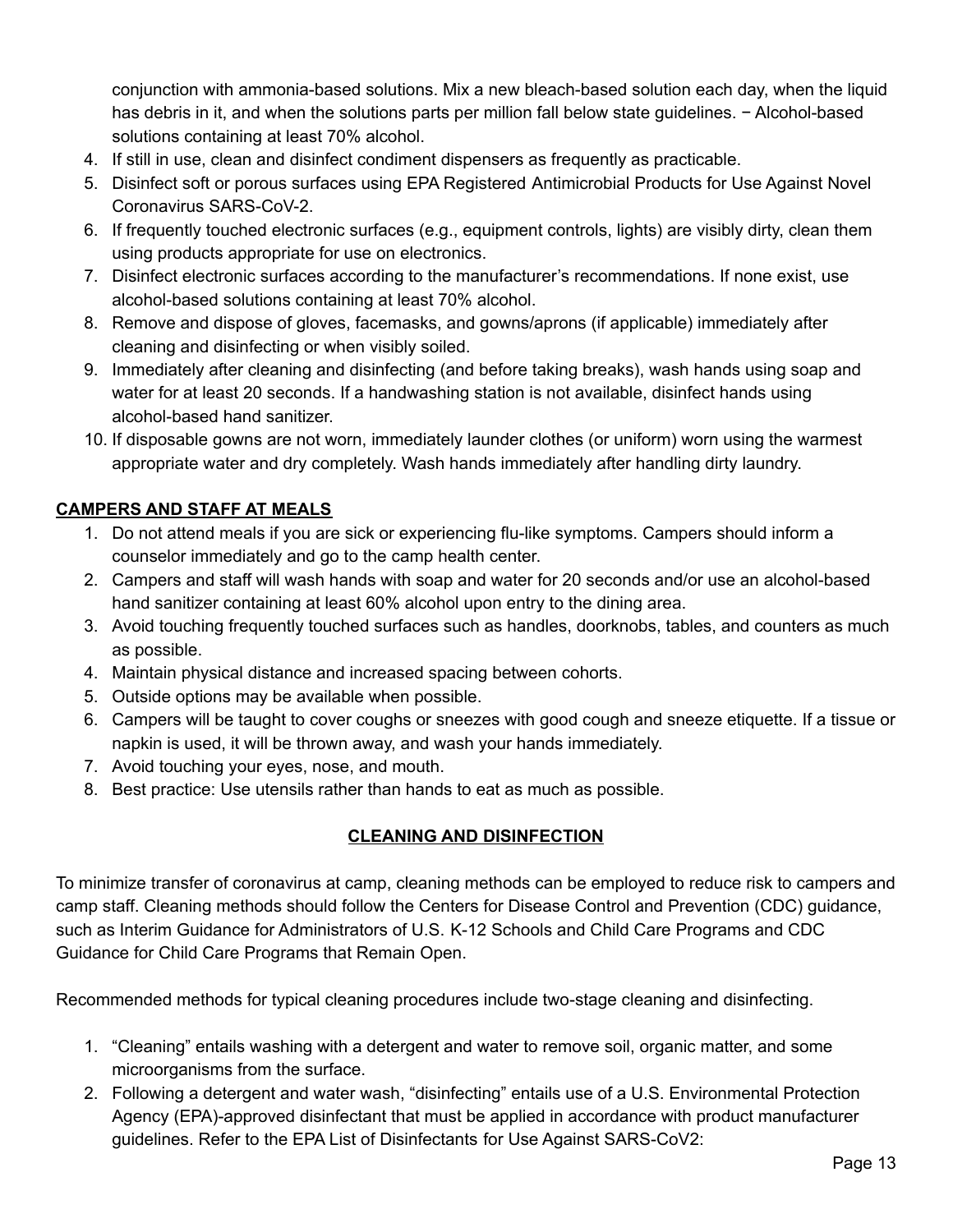https://www.epa.gov/pesticideregistration/list-n-disinfectants-use-against-sars-cov-2. A dilute bleach solution can be substituted for EPA-approved disinfectants. Avoid use of disinfectants on objects that may go in the mouth, such as toys for young children.

#### **INCREASED FREQUENCY OF CLEANING**

#### **Communal Spaces**:

Cleaning and disinfecting of communal spaces between groups when possible.

Disinfection after cleaning may not be feasible if scheduling of group activities does not allow for disinfectant to remain on treated surfaces for sufficient time to fully disinfect.

Current CDC guidance indicates that COVID is likely spread via surface contact. Cleaning and sanitizing routines will be based on evolving CDC and Indiana Department of Health guidance.

#### **Shared Items**

The sharing of supplies and materials between groups will be limited. When sharing is necessary, shared items will be cleaned and disinfected between each use and between use by different cohorts.

#### **Frequently Touched Surfaces**

Current CDC guidance indicates that COVID is likely spread via surface contact. Cleaning and sanitizing routines will be based on evolving CDC and Indiana Department of Health guidance.

While studies have detected culturable virus on surfaces after several hours and even days, CDC has determined that high frequency cleaning and disinfection are not effective methods for addressing risk of SARS-CoV-2 infection in indoor environments. Camps should consider using household grade cleaning products at least once per day and consider the impacts of cleaning products on indoor air quality. If additional cleaning is done in indoor camp spaces during the day, allow for sufficient time between uses to allow for any airborne cleaning products to dissipate from an indoor environment prior to occupancy.

Consider adjusting camp cleaning plans to incorporate new CDC Guidance on Cleaning and Disinfecting. 10 Important items for camps to consider include:

- Always follow standard practices, manufacturer guidelines, and appropriate regulations specific to the camp facility to achieve minimum standards for cleaning and disinfection.
- Cleaning once a day is usually enough to sufficiently remove virus that may be on surfaces and help maintain a healthy indoor environment. This is applicable when no people with confirmed or suspected COVID-19 are known to have been in a space.
- If there has been a sick person or someone who tested positive for COVID-19 in a camp facility within the last 24 hours, camps should both clean and disinfect the space.
- Clean more frequently or choose to disinfect (in addition to cleaning) in shared spaces if certain conditions apply that can increase the risk of infection from touching surfaces including if there is high transmission of COVID-19 in camp, low number of people wearing masks, infrequent hand hygiene, or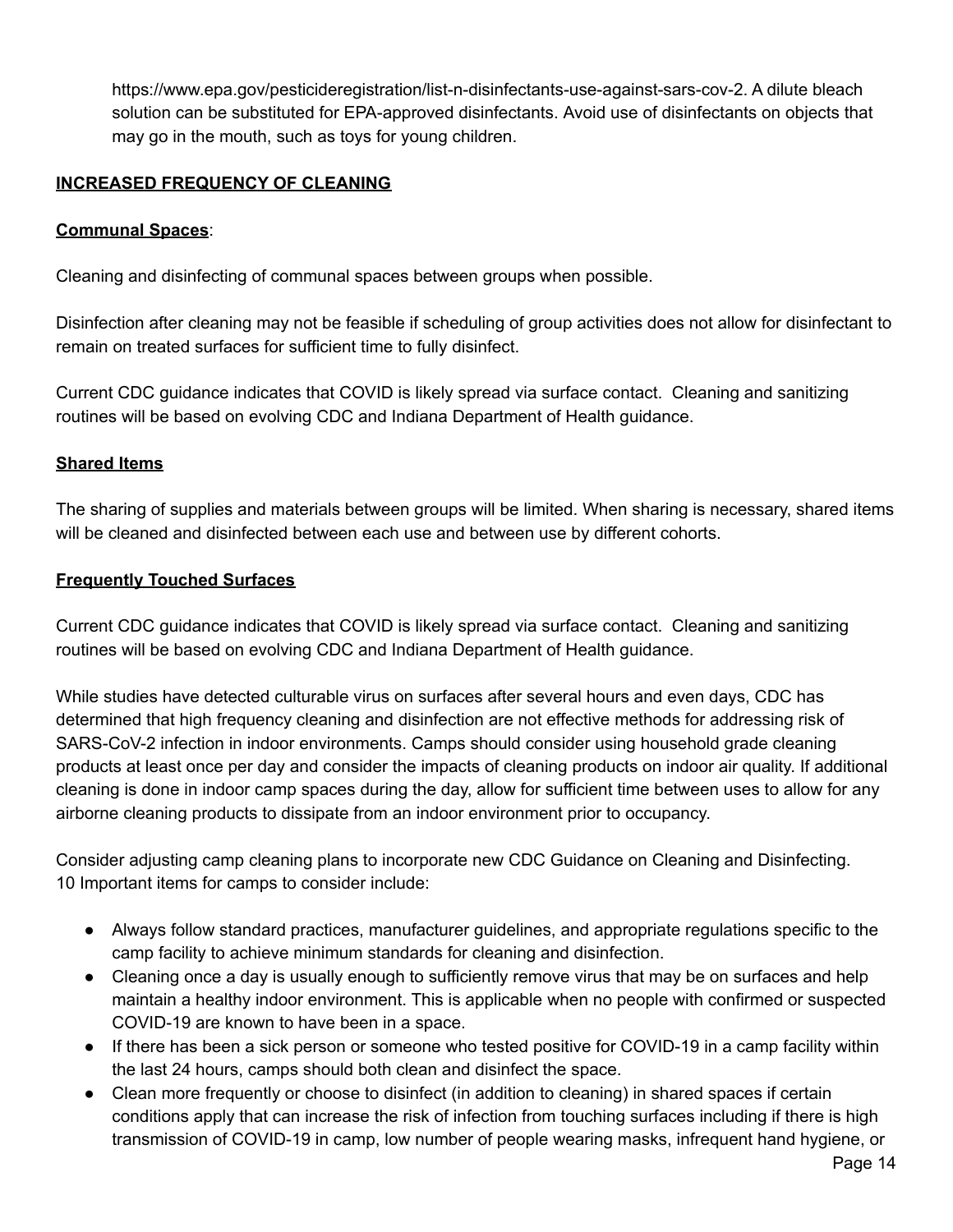the camp space is occupied by certain populations, such as people at increased risk for severe illness from COVID-19.

- Camps should not spray cleaning products or disinfectants in outdoor areas such as on sidewalks, roads, or groundcover.
- Cleaning and disinfection of outdoor wooden surfaces (such as wood play structures, benches, tables) is not recommended. Practice standard cleaning protocols for outdoor eating areas.
- High-touch outdoor surfaces made of plastic or metal, such as grab bars, play structures, and railings, should be cleaned regularly.

Note: The drinking fountain will not be in use during the 2021 summer.

#### **Toilets, Showers, Restrooms**

High touch surfaces including toilets, showers, and restrooms will be cleaned and disinfected at least once per day.

#### **PERSONAL PROTECTIVE EQUIPMENT (PPE) FOR CLEANING STAFF**

Gloves must be worn and eye protection will be available and used as needed when preparing cleaning solutions, including dilute bleach solutions, and during all tasks in the cleaning process.

Gloves are to be removed by grasping from the inside and peeling inside out. Hands must be thoroughly washed for at least 20 seconds using soap and water. If soap and water are not available and hands are not visibly dirty, an alcohol based hand sanitizer that contains 60%-95% alcohol may be used. However, if hands are visibly dirty, always wash hands with soap and water.

#### **CLEANING METHODS**

#### **Cleaning Solution Selection and Preparation**

For cleaning, general purpose residential cleaners that are ready to use or diluted with water per product instructions are sufficient and should be used according to manufacturer's instructions. For disinfection, products that are specific to coronavirus, that have an "emerging viral pathogen" claim, and that require less than one minute of contact time are preferred. Make sure products have not passed their expiration date. If disinfecting products are not available, a dilute bleach solution can be used, comprising four teaspoons of bleach to a quart of water. Many disinfecting products can be skin and respiratory irritants. Green Seal, a non-profit certification organization, recommends selecting products with the following active ingredients: Hydrogen peroxide, Citric acid, Lactic acid, Ethyl alcohol (also called ethanol), Isopropyl alcohol (70%), and Hypochlorous acid.

Disinfectant products should be kept out of reach of children and used according to the guidelines provided by the manufacturer.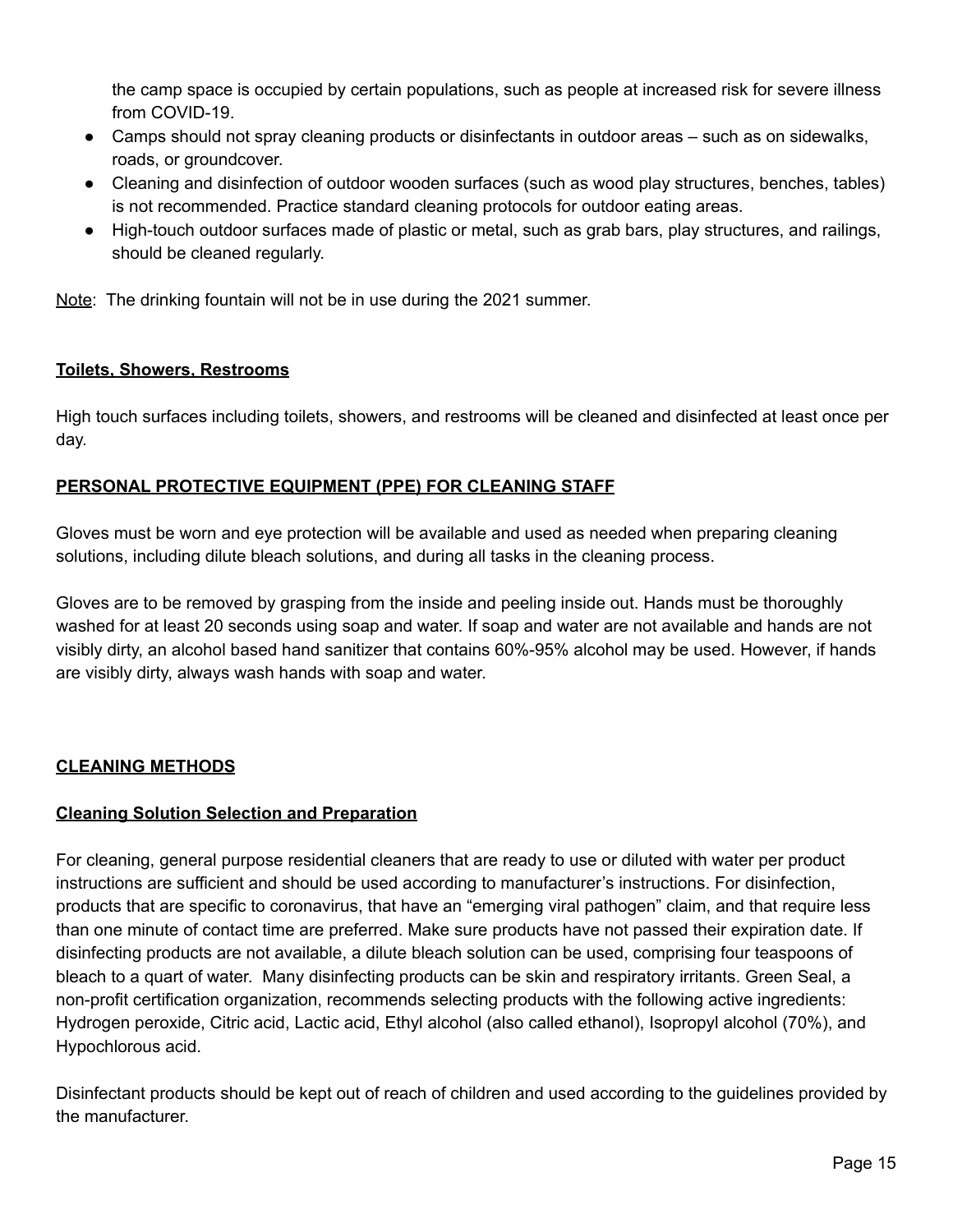#### **Prepare Detergent Spray Solution**

- 1. Any staff member preparing spray bottles with detergent should wear eye protection/goggles when possible and gloves.
- 2. Using the manufacturer's instructions, fill the spray bottle with the appropriate amount of detergent solution and water, if the manufacturer recommends dilution. A funnel (not to be used for consumables) can be used to reduce spills and splashing.
- 3. Replace the spray cap and label the detergent bottle with the contents using a permanent marker.
- 4. The detergent manufacturer's instructions must be provided to all staff carrying out cleaning activities.

## **Prepare Disinfectant Spray Solution**

- 1. Any staff member preparing spray bottles with disinfectant must wear gloves and follow manufacturer's instructions.
- 2. Using the manufacturer's instructions, fill the spray bottle with the appropriate amount of disinfectant solution and water, if the manufacturer recommends dilution. A funnel (not to be used for consumables) can be used to reduce spills and splashing.
- 3. A dilute bleach (sodium hypochlorite) solution can be used by adding 4 teaspoons of bleach per quart of water.
- 4. Replace the spray cap and label the disinfectant bottle with the contents using a permanent marker.
- 5. The disinfectant manufacturer's instructions must be provided to all staff carrying out cleaning activities.

#### **Typical Cleaning for Non-Porous Surfaces**

- 1. Cleaning staff should wear disposable gloves. Eye protection will be available for use as appropriate.
- 2. Using a detergent cleaning solution, spray 6 to 8 inches from the non-porous surface and wipe with clean paper towels (or according to manufacturer's instructions) to remove visible contamination, if present.
- 3. Make sure the surface is dry before applying disinfectant.
- 4. Review the instructions provided by the disinfectant manufacturer to note the concentration, application method, and necessary contact time. This will vary by product and type of cleaning activity.
- 5. Allow the disinfectant to remain on the surface for the instructed time and wipe with paper towels.
- 6. After a cleaning task is complete, remove the gloves and dispose, as discussed in the "PPE for Cleaning Staff" section above. Carefully wash hands for at least 20 seconds with soap and water as described in the PPE section. Hand sanitizer may be used if water is not available and no visible dirt is observed on hands.

#### **Typical Cleaning for Porous Surfaces**

CDC recommends removing or limiting use of soft and porous materials, such as area rugs and couches, as they are more difficult to clean and disinfect. At this time few products for use on porous surfaces are EPA approved. Products identified contain the active ingredients quaternary ammonium and hydrogen peroxide, both of which should be used carefully by trained staff.

All couches will be covered with a sheet which will be laundered routinely. Where possible, couches and rugs will be removed from cabins and dorm areas.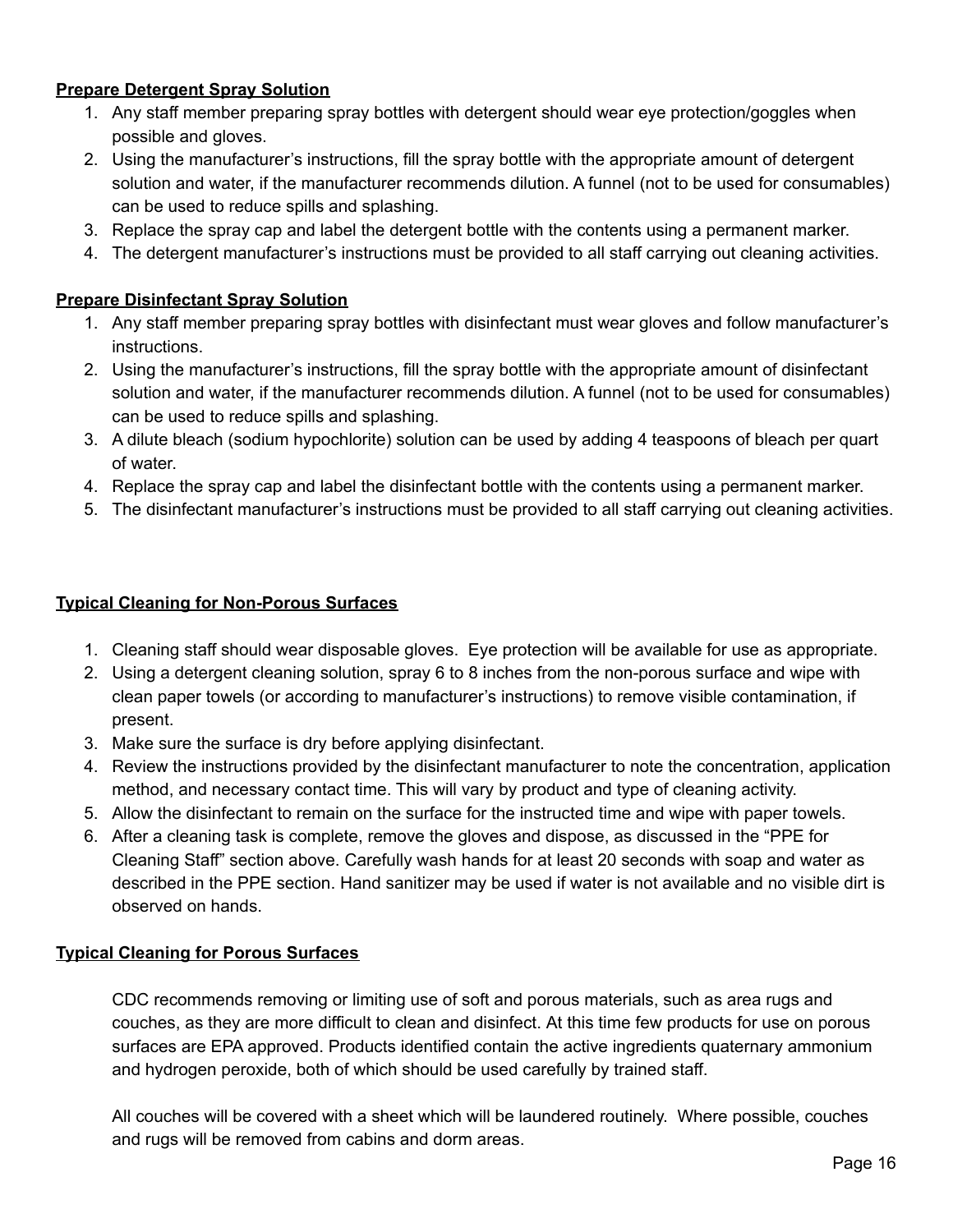- 1. Appropriate PPE should be worn during cleaning activities.
- 2. First remove visible contamination, if present, and clean with appropriate cleaners indicated for use on porous surfaces.
- 3. Launder items, if applicable, in accordance with the manufacturer's instructions using the warmest appropriate water setting for the items and then dry items completely.
- 4. Otherwise, use disinfectant products suitable for porous surfaces.

If a porous surface (i.e. couch) becomes soiled and cannot be safely cleaned, it will be removed.

NOTE: If some porous surfaces are not suitable for cleaning with disinfectants, then clean them as much as possible and attach a sign to them saying they are not to be used or touched for three days.

## **WHAT TO DO IF THERE IS A CONFIRMED OR PROBABLE CASE OF COVID-19**

If more than 7 days have passed since the person who is sick visited or used the facility, additional cleaning and disinfection is not necessary. Continue routine cleaning and disinfection.

If less than 7 days, close off areas that were used by the person who is sick and carry out the following:

- 1. Open outside doors and windows to increase air circulation in the areas, if possible.
- 2. Wait up to 24 hours or as long as practical before you clean or disinfect the space to allow respiratory droplets to settle before cleaning and disinfecting. Outdoor venues and equipment could be cleaned without delay.
- 3. Clean and disinfect all areas used by the person who is sick. Run a ventilation system during cleaning.
- 4. Use dedicated cleaning and disinfecting materials to disinfect a potential source area (e.g., an infected camper's cabin or bunk area). The cleaning equipment should not be used to clean other areas until they are thoroughly cleaned and disinfected.
- 5. Enhanced cleaning is recommended if it is determined that a person with COVID-19 was present in a building (e.g., dining hall, gym, bunk, etc.) or at camp activity areas for at least 15 minutes.

#### **For a suspected or confirmed COVID-19 case**

The following enhanced cleaning protocol should be followed:

- 1. First clean visibly dirty surfaces and then perform disinfection. For specific cleaning instructions see sections above: "Typical Cleaning for Non-Porous Surfaces" and "Typical Cleaning for Porous Surfaces." NOTE: Products that are specific to coronavirus, have an "emerging viral pathogen" claim, and require less than 1 minute of contact time are preferred. Make sure products have not passed their expiration date.
- 2. Use disposable wipes/paper towels to clean surfaces if possible, rather than reusable cloth wipes, as the latter can re-contaminate surfaces. All cleaning and disinfecting materials (e.g., paper towels, cloth wipers, sponges, mop heads, etc.) should be disposed of in sealed bags or containers after use.
- 3. In each area, pay particular attention to high touch areas, including, but not limited to, handrails, door handles, cabinet and drawer handles, shared sports equipment or craft tools.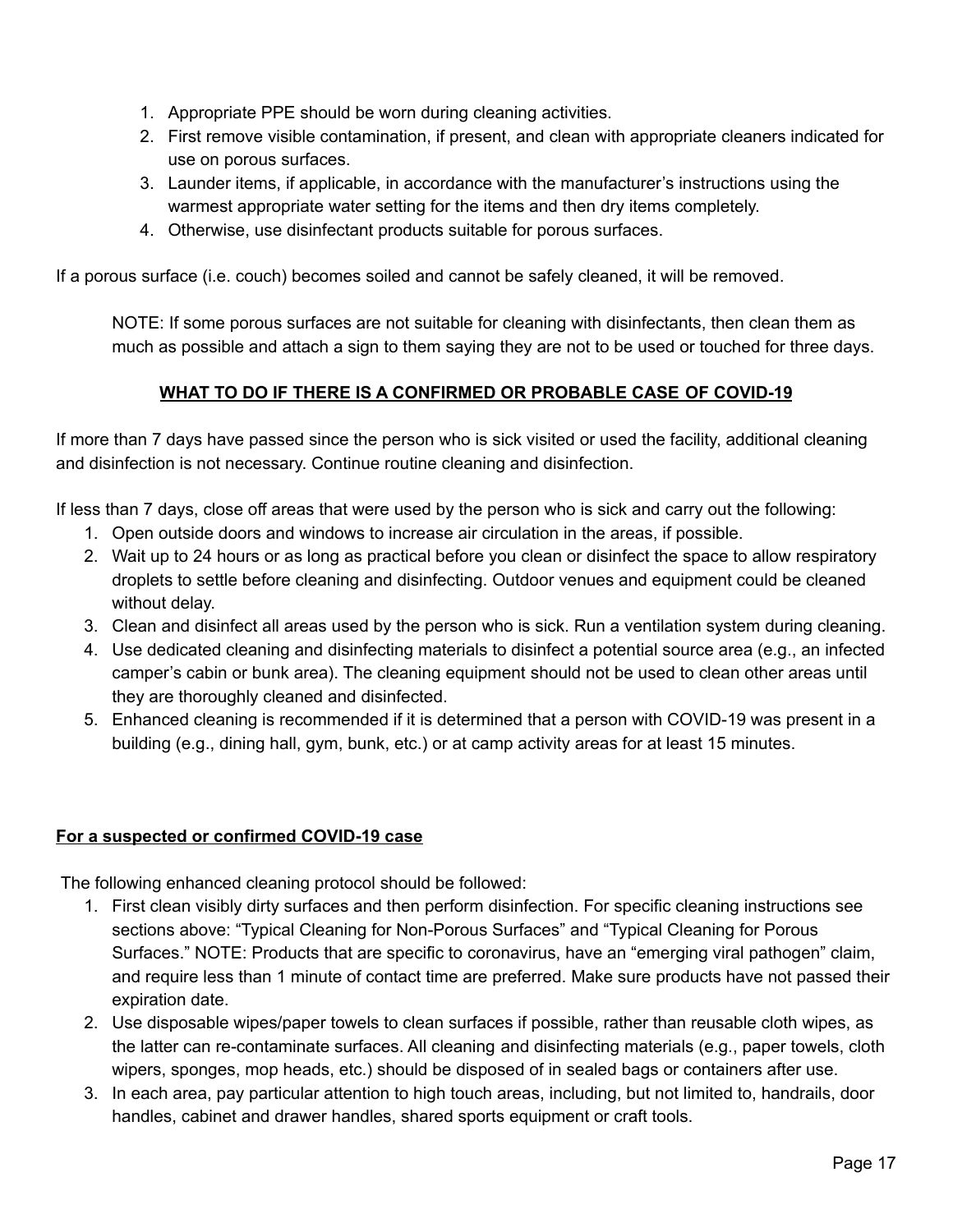- 4. Clean and disinfect an area extending 12 feet in all directions around the camper's sleeping quarters, focusing on all horizontal surfaces and high touch objects. Clean and disinfect areas identified as locations visited by the individual who is sick or that the individual used or occupied, including the entire bathroom and any common or activities areas. These include high touch objects in common areas including handrails, exterior door entry handles, cabinet handles, and restroom door handles, as well as crafting tools or sports equipment.
- 5. Use dedicated cleaning and disinfecting materials to disinfect a potential source area. These materials should not be used to clean other areas until they are thoroughly cleaned and disinfected.
- 6. Clean a potential source area by progressing from the entrance to the most distant point to avoid re-contaminating surfaces that have been disinfected (i.e., clean your way out).
- 7. Clean soft and porous surfaces such as carpeted floor, rugs, and drapes also using the procedure noted above for porous surfaces. NOTE: If some porous surfaces are not suitable for cleaning with disinfectants, then clean them as much as possible and attach a sign to them saying they are not to be used or touched for three days.

## **Personal Protective Equipment (PPE)**

- 1. Cleaning staff should wear eye protection, disposable gloves, facemask as needed for all tasks in the enhanced cleaning process, including handling trash.
- 2. Gloves should be compatible with the disinfectant products being used.
- 3. Facemasks should be disposable and used for enhanced cleaning only.
- 4. Additional PPE might be required based on the cleaning/disinfectant products being used and whether there is a risk of splash, for example a face shield.
- 5. Gloves and gowns/aprons should be removed carefully to avoid contamination of the wearer and the surrounding area. Be sure to clean hands after removing gloves.
- 6. Gloves should be removed after cleaning a room or area occupied by ill persons. Clean hands immediately after gloves are removed.
- 7. Cleaning staff should immediately report breaches in PPE (e.g., tear in gloves) or any potential exposures to their supervisor.
- 8. Cleaning staff and others should clean hands often, including immediately after removing gloves and after contact with an ill person, by washing hands with soap and water for 20 seconds. If soap and water are not available and hands are not visibly dirty, an alcohol-based hand sanitizer that contains 60%-95% alcohol may be used. However, if hands are visibly dirty, always wash hands with soap and water.

#### **MISCELLANEOUS CLEANING**

**Dining Hall/Cafeteria** See guidance for non-porous surfaces above and in the food service section.

#### **Cleaning of Keyboards, Laptops and Electronic Equipment**

- 1. Follow manufacturer guidelines for cleaning electronic equipment.
- 2. Use of covers that can be cleaned and disinfected are recommended.
- 3. Alcohol based wipes or sprays containing at least 70% alcohol can be used to disinfect electronics, including touch screens.

### **Shared Equipment**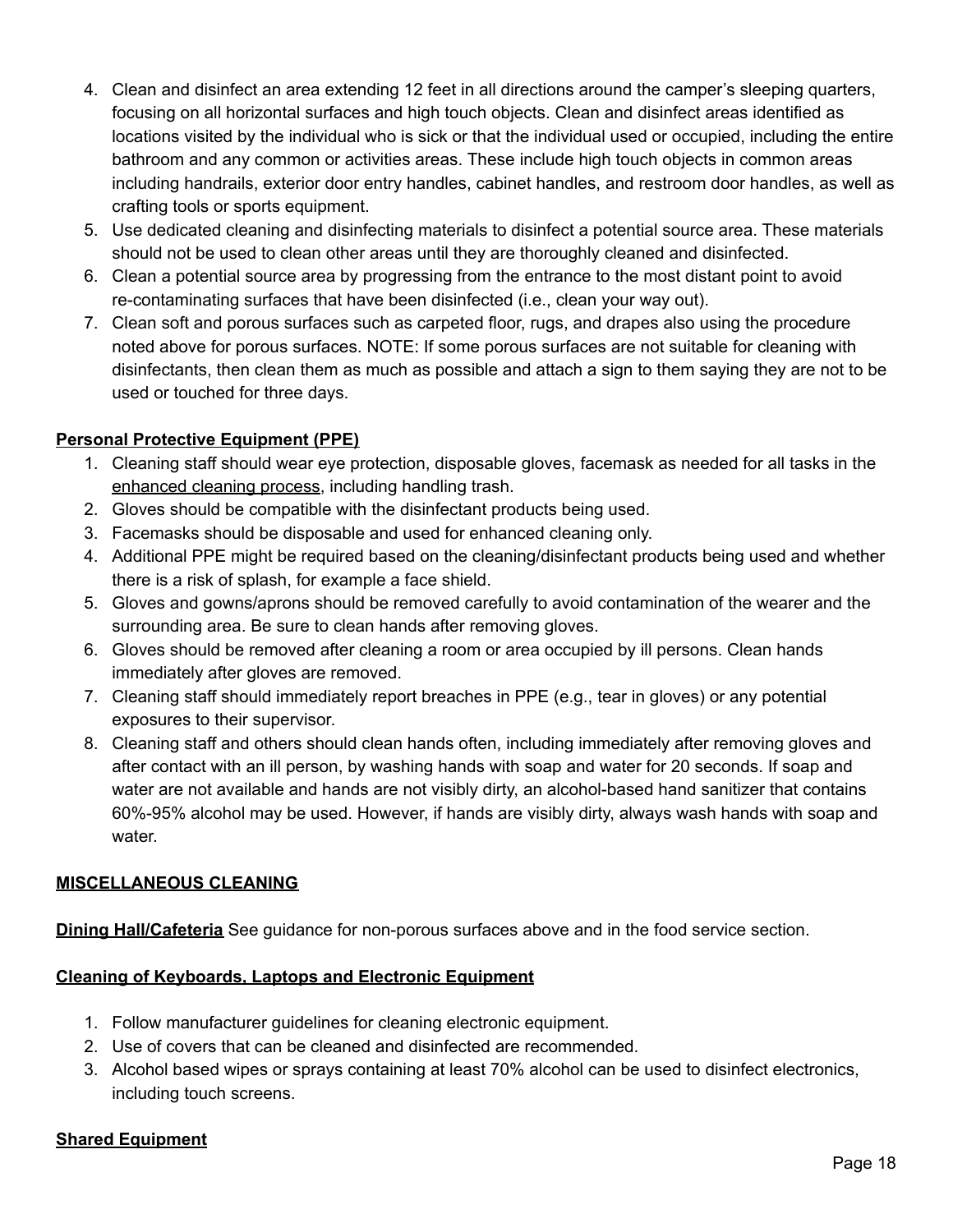Ensure adequate supplies to minimize sharing of high touch materials to the extent possible (art supplies, equipment, etc. assigned to a single camper) or limit use of supplies and equipment by one group of campers at a time and clean and disinfect between use. Shared equipment will be cleaned and disinfected between uses by groups.

## **Playground Equipment**

There will be at least 24 hours between each use of playground equipment.

#### **Laundry**

- 1. As with other cleaning activities, gloves are recommended when doing laundry.
- 2. Facemasks are also recommended.
- 3. Staff should avoid shaking laundry items to minimize potential spreading of virus-laden particles into the air.
- 4. Use of a disinfectant appropriate for porous material is recommended.
- 5. Follow the manufacturer's instructions. Example: Lysol Laundry Sanitizer (see manufacturer's instructions for inactivating viruses, including a 15-minute presoak).
- 6. Wash items as appropriate in accordance with the manufacturer's instructions, opting for the warmest appropriate water setting for the items and dry items completely.
- 7. Clean and disinfect hampers or other carts for transporting laundry according to guidance above for hard or soft surfaces.
- 8. Cloth face coverings used by staff and/or campers should be laundered regularly. Used face coverings should be collected in a sealable container (like a trash bag) until laundered.

In general, staff should avoid handling campers' belongings. If handling of campers' belongings is needed, gloves should be worn; disposable gloves are recommended, if available. If gloves are unavailable, staff should perform hand hygiene immediately before and after handling campers' belongings.

#### **ACTIVITIES**

The following provides guidance and procedures to reduce COVID-19 exposure risk to campers and staff while participating in typical camp activities. When possible, camp activities will include physical distancing between groups, campers will participate with their groups, and proper hygiene will be practiced.

#### **Administrative**

- 1. Ninety percent of camp activities will be held outdoors.
- 2. Activities will occur within cohorts with minimal or limited interaction between cohorts.
- 3. Physical distance will be maintained between cohorts.
- 4. Groups will include 12 or fewer individuals (7 to 8 campers, 3 or 4 staff).
- 5. Campers and staff will practice proper hand hygiene:
	- a. Instruct campers to wash hands with soap and water for 20 seconds before and after activities.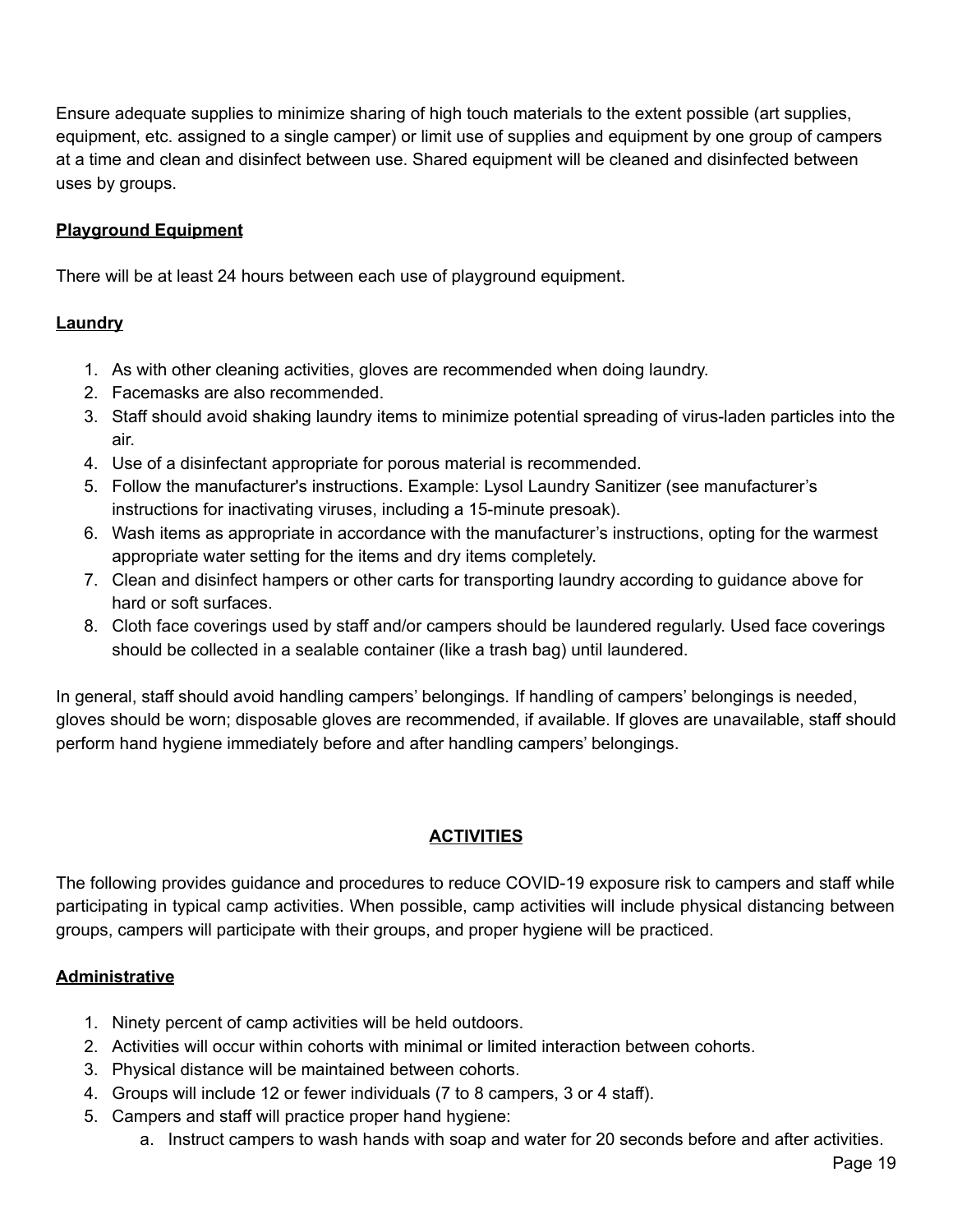- b. If soap/water is not available, alcohol-based hand sanitizer containing at least 60% alcohol will be provided for use before and after activities.
- 6. All shared items and equipment (e.g., bows and arrows, art supplies) will be properly cleaned and disinfected between each group's use.
	- a. When possible, shared equipment will be limited to items that can be effectively cleaned (e.g., sports equipment with hard, non-porous handles are preferred to those with soft, porous handles).
	- b. Shared supplies and equipment for activities will be limited when possible and cleaned/disinfected when not possible.
- 7. Campers should use disposable cups when getting water from jugs/water bottles.
	- a. Staff should disinfect the spigot between group use.
- 8. The use of individual refillable water bottles will be encouraged.

# **Posters/Signage**

Relevant posters and signage from the Centers for Disease Control and Prevention (CDC) will be displayed and/or reviewed in appropriate activity areas to encourage behaviors that mitigate the spread of disease:

- 1. COVID-19 information
- 2. Handwashing
- 3. Cough/sneeze etiquette
- 4. Symptoms associated with COVID-19
- 5. Stop the spread of germs
- 6. Physical distancing

# **Safety**

# **General Safety**

- 1. Adequate staff ratios will be maintained to ensure camper safety.
- 2. Efforts to maintain physical distancing should not impact existing camp safety protocols (e.g., first aid, cardiopulmonary resuscitation [CPR], one-on-one interaction between staff and campers, swimming "buddy systems," etc.).
- 3. Back up plans will be prepared to appropriately supervise children and conduct activities safely and appropriately.
- 4. If emergency care is needed and physical distancing cannot be maintained, then follow normal camp procedures and consider guidance for first responders and victims from CDC, National Safety Council, and American Red Cross.

# **First Aid and CPR**

If first aid and/or CPR is required during an activity, it is best to follow normal camp protocol. All staff will be trained on the camp operations and safety plan.

# **Sports and Range Activities (Archery)**

1. High-touch equipment sharing will be limited.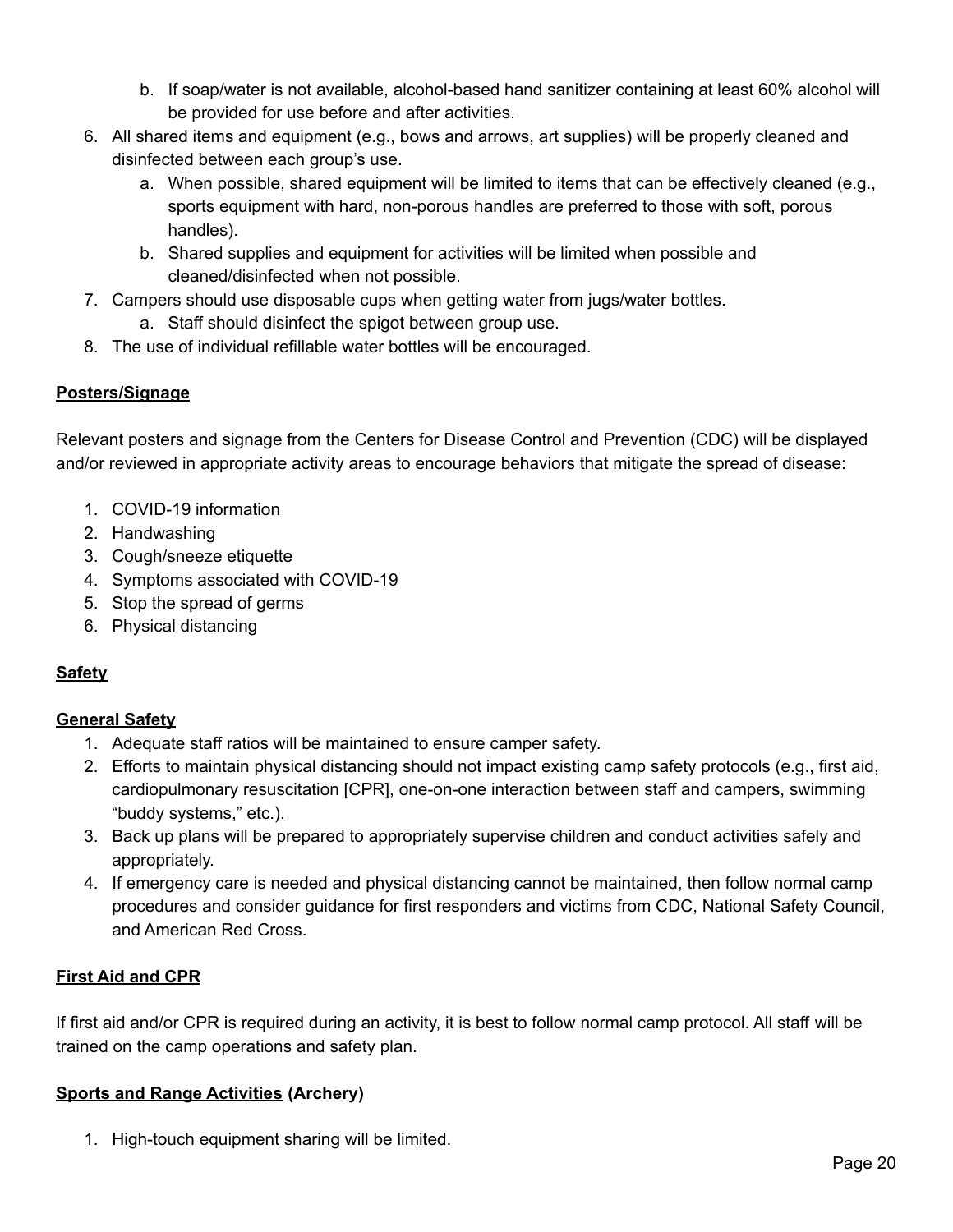- 2. When possible, equipment will be assigned per cohort.
- 3. All outdoor equipment will be routinely cleaned in accordance with guidelines outlined in the Cleaning and Disinfecting section of this guide.
- 4. At least 24 hours will elapse between use of equipment.
- 5. All shared equipment will be cleaned after each session and prior to next use.
- 6. Safety protocols should follow standard operating procedures with the adjustments outlined in the Safety section of this guide.

#### **Pool Operation**

Proper operation, maintenance, and disinfection of swimming pools will likely inactivate the virus that causes COVID-19. Keep swimming facilities properly cleaned and disinfected: Maintain proper disinfectant levels (1–10 parts per million free chlorine or 3–8 ppm bromine) and pH (7.2–8) or applicable standards based on local and state health guidelines. Local regulations pertaining to operation and maintenance of pools will be followed. Daily pool maintenance will occur with levels documented by maintenance staff. Weekly pool samples will be sent to a local lab.

#### **Swimming**

- 1. Campers will swim with their cohort for the first 4 to 5 days of each session. A decision will be made nightly based on health conditions in camp and the number of campers scheduled for swimming.
- 2. If cohort interaction occurs, the same cohorts will interact during each swim period throughout the session (35 minutes or less) for the first 4 to 5 days of camp.
- 3. A daily list of campers in the swimming activity will be kept.
- 4. Proper hand hygiene prior to entry and when leaving pools will be performed.

All other routine practices for safety in the staff manual will be followed.

#### **Woods Activities**

- 1. All woods activities occur on Englishton Park grounds and are accessible by foot.
- 2. Cohorts will be separated. Each cohort will have its own site in the woods.
- 3. The cohorts will include the same campers and staff each day.
- 4. Campers and staff should practice good hand hygiene before, during, and after woods activities.
- 5. Hand sanitizer will be available.
- 6. Soap and water (not running) will be available.
- 7. Each cohort will be assigned its own equipment (e.g. garden tools) that will not be shared between cohorts.
- 8. Tools will remain at the site and only return to common areas at the end of the session after campers have left the grounds.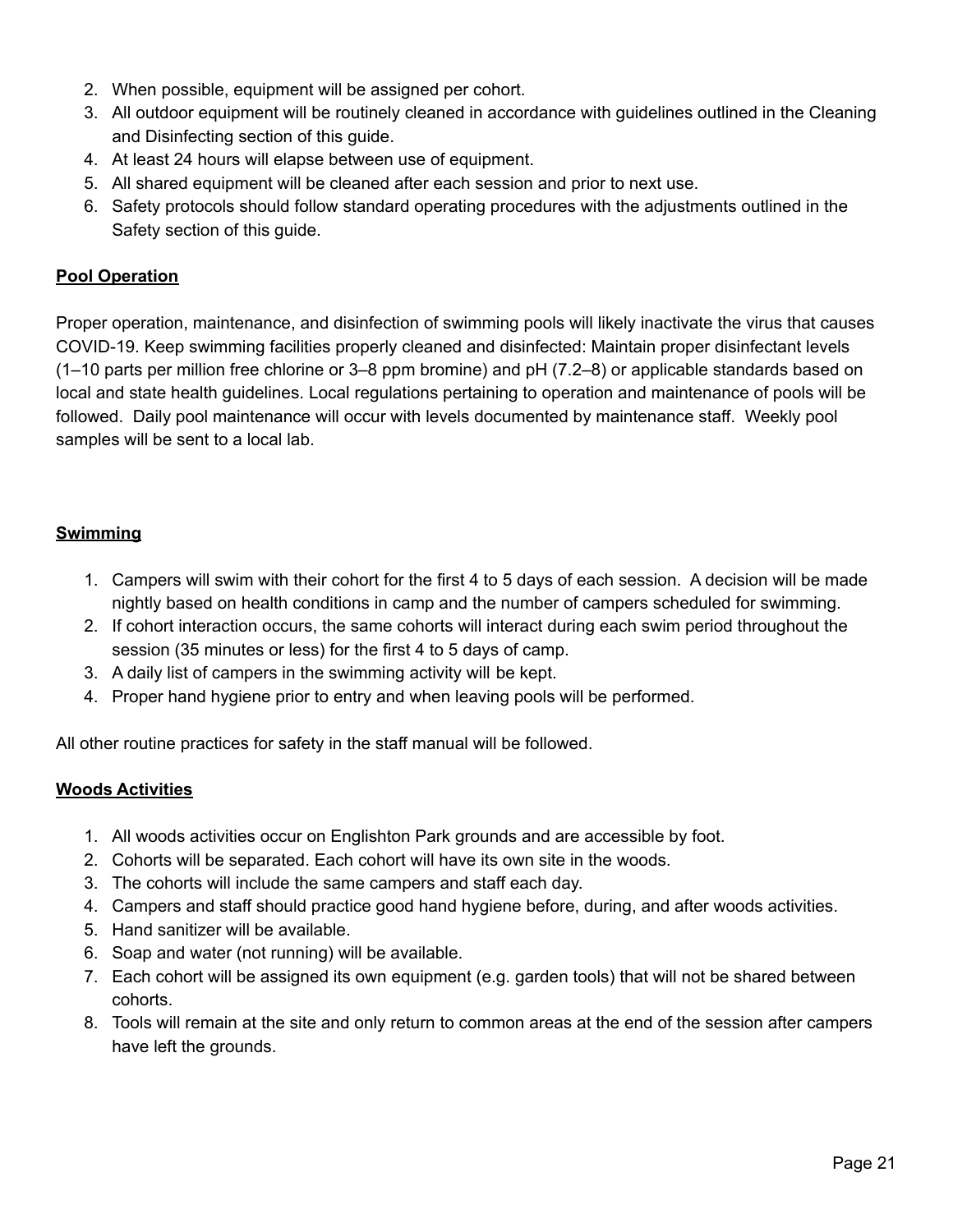#### **Indoor Activities**

- 1. There are few indoor activities during a camp session. When indoor activities occur, campers will remain with their cohort and assigned staff which remain the same throughout a camp session.
- 2. When all campers/staff are present for an indoor activity:
	- a. Each cohort will remain on/in its bench area to ensure appropriate physical distance between groups.
	- b. Proper/natural ventilation will occur via screened windows and doors.

#### **Morning Classes**

- 1. Campers will remain with their cohorts.
- 2. When possible, the amount of shared supplies and equipment will be limited.
- 3. All shared and used equipment (e.g., tools, scissors, paint brushes) will be cleaned and disinfected between each cohort's use.
- 4. Each cohort will use its own sleeping bags/blankets for class. This means the sleeping bags/blankets will move from class to class with the group.
	- a. After morning classes, sleeping bags/blankets will be aired in the sun when possible.
	- b. Groups will use the same sleeping bag/blanket each day.

## **CAMPERS AND STAFF**

#### **USING COHORTS GROUPS**

Infection spread can be slowed and more easily contained in smaller groups. It is beneficial if groups consist of the same campers and the same staff throughout a session limiting the number of potential contacts for each camper.

- 1. Campers will be placed in a group with a total of 7 to 9 children.
- 2. Three or four staff members will be assigned to each group.
- 3. Staff will arrive 10 days prior to the first camper and will be quarantined. Staff will be considered a cohort if vaccinated and/or no test is positive for COVID-19 and/or does not show symptoms of COVID-19 during this quarantine period or during a camp session.
- 4. The staff members will remain with their assigned cohort throughout the session.
- 5. Cohorts will live, eat, wash, and do most group and daily activities together.
- 6. There will be limited interaction between cohorts.
- 7. If there is cohort interaction at activities, other mitigation measures such as physical distancing will be used during the activity as possible.
- 8. If interaction between cohorts were to occur, campers and staff at each activity where this occurs will be documented.
- 9. Cohorts will be spread out in the dining room, barn area, or outdoors. Each cohort will practice physical distancing from other cohorts.
- 10. Interaction/Mixing between cohorts will be particularly discouraged in the initial days of a camp session.
- 11. After check-in, parents, guardians and non-essential visitors will be limited from entering camp.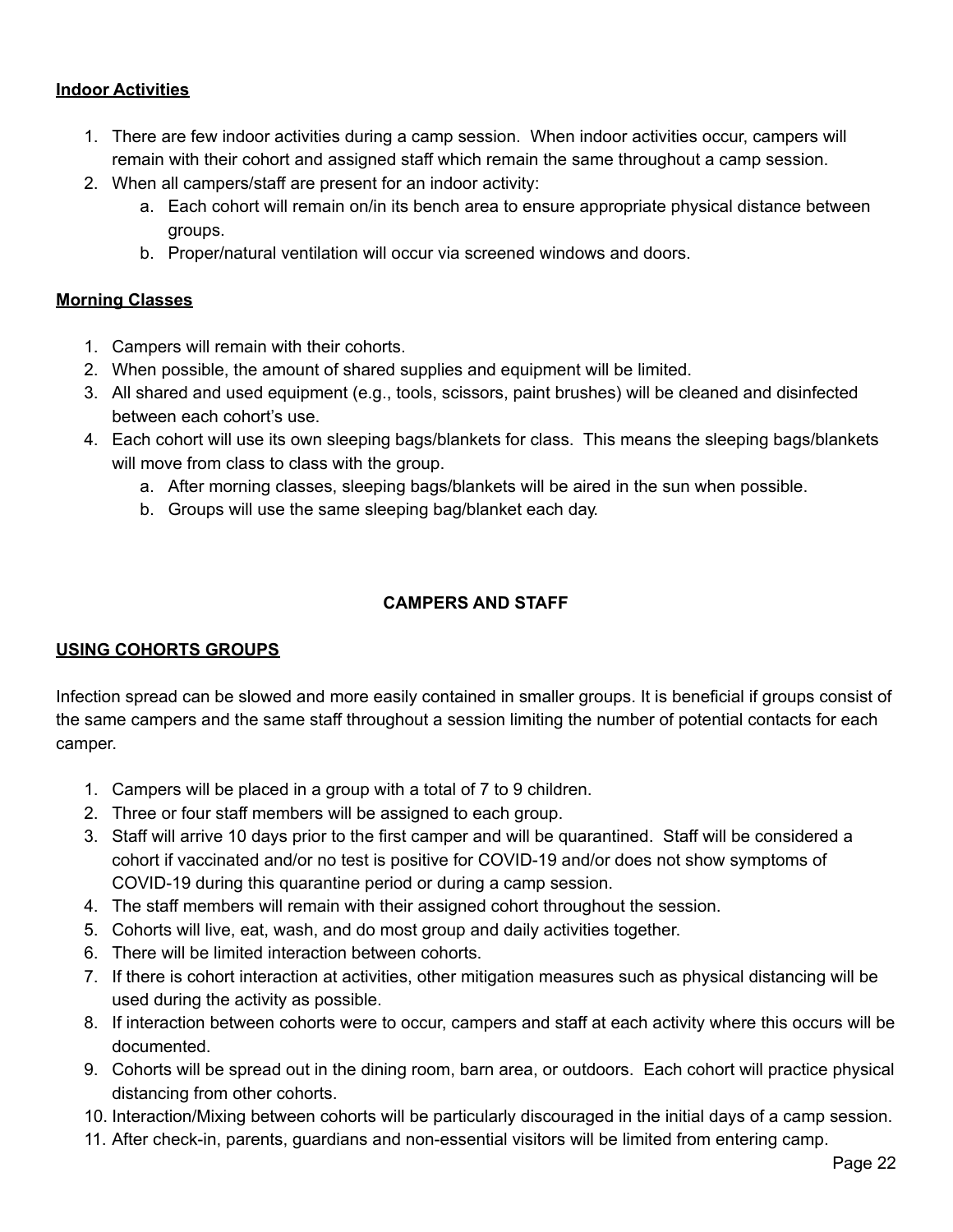- 12. Any visitor will be required to follow appropriate guidelines. Unvaccinated adults will be asked to wear mask in any building and if not able to maintain 6 feet of distance while outside. Vaccinated staff are not required to wear masks but are encouraged to stay physically distanced from staff at all times.
- 13. During breaks between sessions, staff members who are not fully vaccinated will be informed of the best practices they can independently follow to mitigate the potential spread during time they spend off camp property. A negative COVID test will be required upon return to grounds if not fully vaccinated.

#### **CAMPERS AND STAFF WITH PREEXISTING MEDICAL CONDITIONS**

Campers and staff will be pre-screened to identify anyone who might have an underlying medical condition that would increase complications if infected with COVID-19. Those individuals will be advised to consult with their health provider regarding the appropriateness to be a part of the camp environment.

# **Englishton Park Facilities Maintenance Camp Operations Timeline and Checklist**

#### **One Month Before Opening**

- 1. Review the inventory of mechanical systems in all camp buildings (supply fans, exhaust fans, ceiling fans, etc.) and verify their operational status.
- 2. Ensure windows and doors are operational and insect screens and animal guards are in place.
- 3. Review the inventory of heating, ventilating, and cooling (HVAC) systems and document the types and MERV (minimum efficiency reporting value) rating of particulate air filters installed in the systems.
- 4. Verify sensor calibration for demand-based ventilation instrumentation, airflow measurement instrumentation, and temperature control instrumentation.
- 5. Restore water service to buildings. Flush toilets and open all sink valves to ensure water is flowing freely.

#### **Two Weeks Before Opening**

1. Check controls and operation of hot water boilers, steam generators, and heat exchangers to ensure that set points are consistent with those required during normal operation.

> *(Note: Confer with the local authorities about requirements for start-up of domestic water systems*).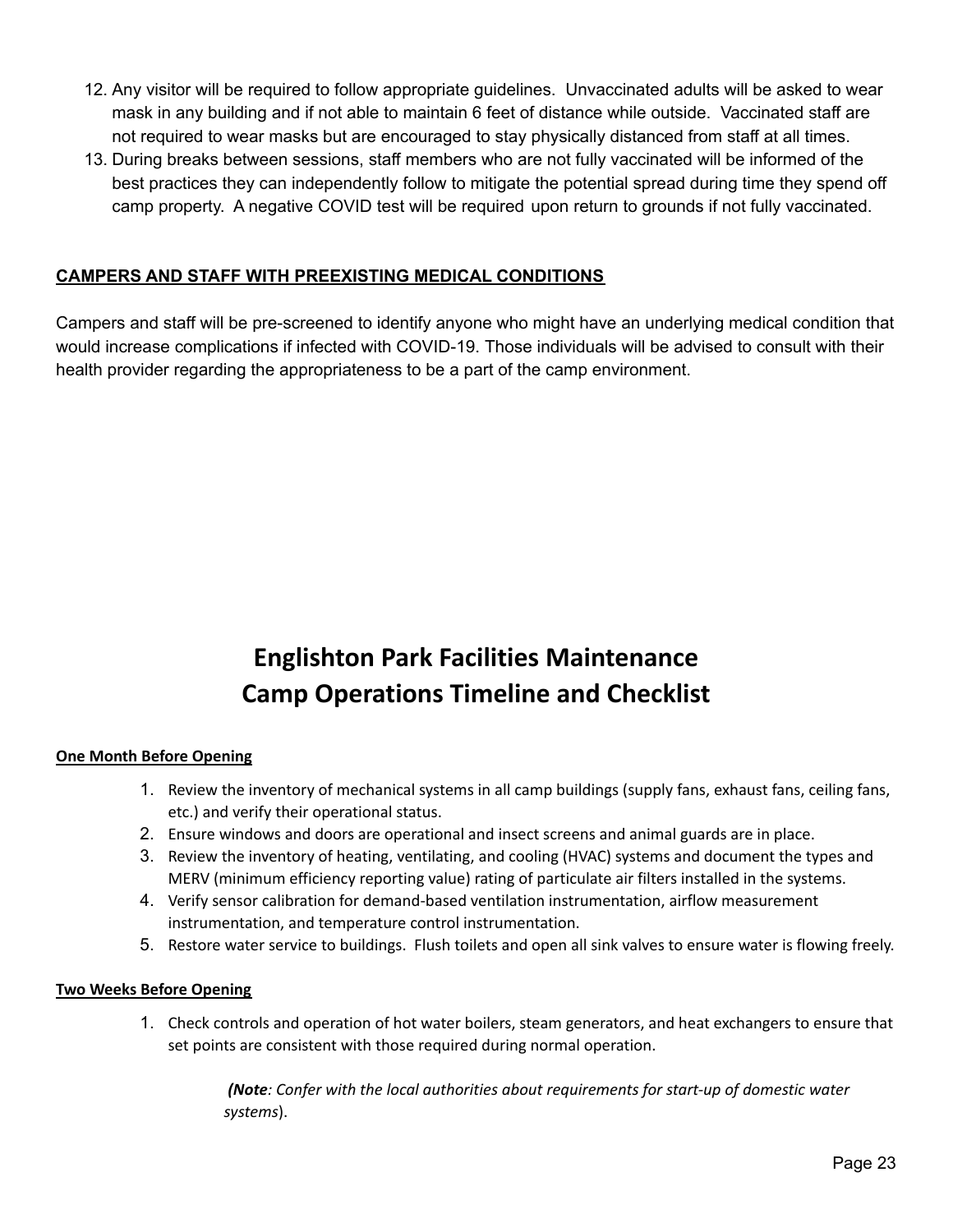- 2. Check the fuel source for boilers and hot water generators to make sure it is on and available.
- 3. Confirm that the flues and make-up air paths are open prior to engaging these devices.
- 4. Review programming of central HVAC systems to provide flushing two hours before and two hours after occupancies. This includes operating the exhaust fans as well as opening the outside air dampers.
- 5. Inspect HVAC system components to verify proper function. Inspection should include the following elements:
	- a. Fan belt(s) are appropriately tensioned to ensure full airflow is provided to space(s).
	- b. Outdoor air and other damper linkages are fully connected and operational.
	- c. Heating and cooling coil valves and valve actuators are connected and operational.
- 6. Confirm occupancy schedules for HVAC systems and review timer set points and programmed operating schedules in the building automation system (BAS).
- 7.

(*Note: Modify the occupancy schedule as needed to fit the current occupancy schedules for the building*).

- 8. If HVAC system control setbacks were previously implemented as part of a building shutdown protocol, check to ensure that these setbacks were returned to normal.
- 9. After confirming timers are functional and BAS occupancy schedules are set right and overrides have been put back to normal, operate the HVAC systems in Occupied mode for at least 24 hours. During this period, trend temperature control and ventilation parameters in those areas serviced by central HVAC systems.

(*Note: If trending through the BAS is not possible, work with the ventilation contractor to install monitoring equipment or measure to verify proper temperature and ventilation control. These measurements should confirm that space temperature and relative humidity levels are being controlled to the acceptable setpoints*).

#### **One Week Before Opening**

1. Check domestic hot water heaters for proper operation and setpoint. Confirm that the water heater is set to at least 120°F.

> (*Note: For domestic hot water systems equipped with mixing valves, higher primary water temperatures (>130°F) can further reduce the risk of Legionella growth; however, mixing valves must be tested to prevent scalding temperatures*).

2. Check all drain pans in air handling units and floor drains. Fill with water to ensure that drain traps are wet and do not allow for the passage of sewer gas.

#### **Day Before Opening**

- 1. In buildings with operable windows, if the outside air temperature and humidity are moderate, (temperature range between 65°F and 78°F and relative humidity between 20% and 75%), open all windows for four hours minimum. Utilize internal fans, i.e., ceiling-mounted fans or strategically (and safely to avoid tripping hazards) place floor fans to promote air circulation. Operate all exhaust fans during this preoccupancy period as well.
- 2. Prior to re-occupying a building with an HVAC system such as the administrative building or Health Center, perform a "flush out" by opening outside air intake dampers to the maximum allowable position and operate in this manner for at least four hours before reoccupation.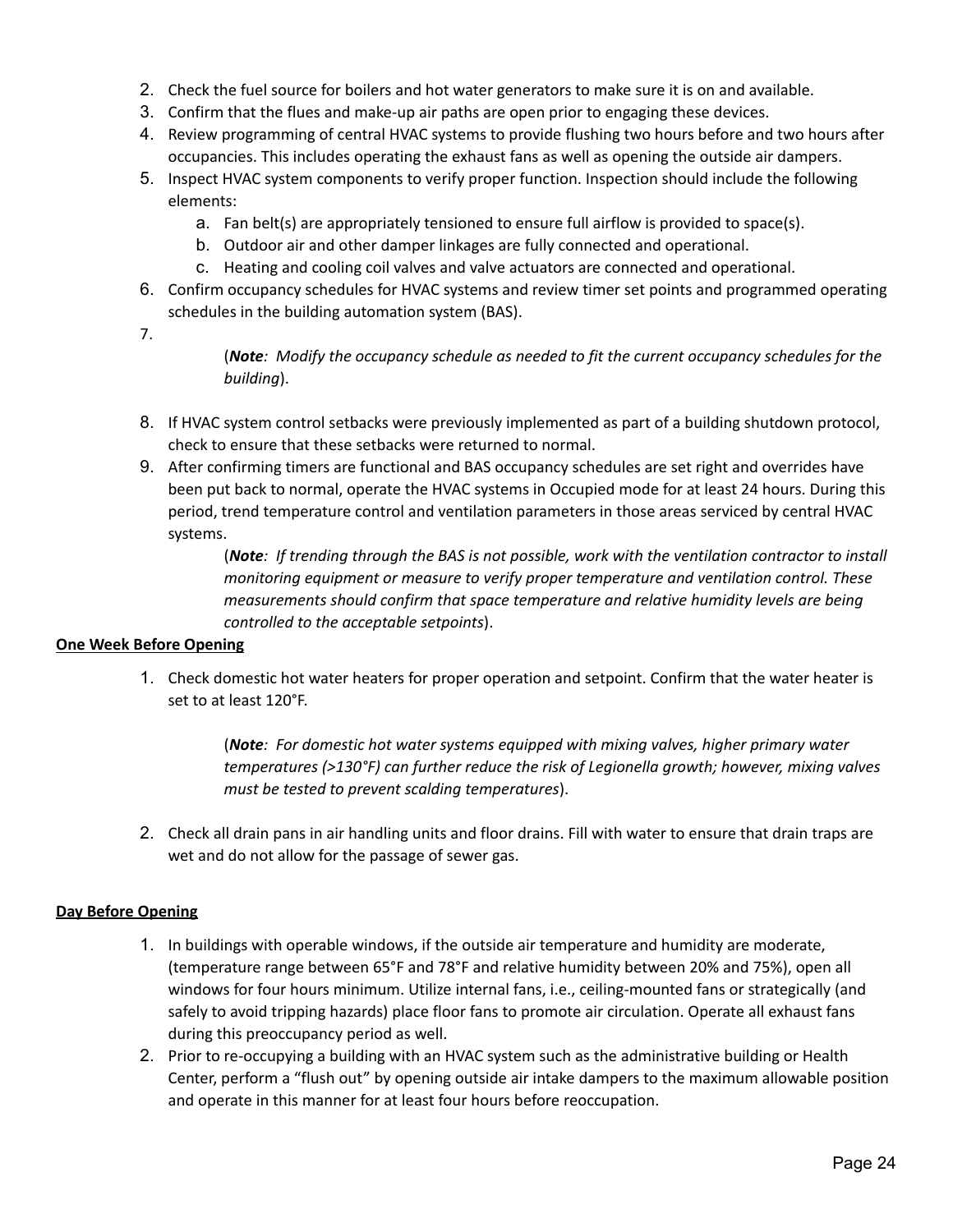(*Note: the maximum allowable outdoor air damper position will depend on outdoor air temperature and humidity conditions. When operating in the flush out mode, acceptable indoor temperature and humidity conditions should be maintained. Upon completion of the flush out, damper positions can be adjusted back to achieve normal design outdoor air levels*).

(*Note: Consider installing portable high efficiency particulate air (HEPA) filter air cleaners in administrative offices, the health center, and indoor spaces that are provided with mechanical ventilation. These air cleaners should be operated continuously (24/7 operation*).

3. Implement a flushing plan to flush hot and cold water systems through all points of use (e.g., showers, sink faucets). The purpose of building flushing is to replace all water inside building piping with fresh water.

#### **Day of Opening**

- 1. In buildings with operable windows, if the outside air temperature and humidity are moderate, (temperature range between 65°F and 78°F and relative humidity between 20% and 75%), open all windows for three hours minimum before the reoccupation.
- 2. Utilize internal fans, i.e., ceiling mounted fans or strategically (and safely to avoid tripping hazards) place supplementary floor fans to promote air circulation. Operate all exhaust fans during this re-occupancy period as well.

#### **During Ongoing Camp Operations**

- 1. Keep HVAC systems, internal fans, and operable windows functioning and operational to maintain good air circulation within the camp buildings throughout the season.
- 2. Try to maximize general ventilation by utilizing window and door openings. If windows must remain shut due to weather, insects, or safety conditions, maintain continuous operation of exhaust fans. Consider use of supplementary floor fans, if overall ventilation and thermal comfort must be improved, especially if there is limited window and door opening opportunities.
- 3. During occupied periods, optimize outdoor air ventilation by operating HVAC systems at increased outdoor air rates (i.e., increase the percentage of outdoor air).

(*Note: The percentage of outdoor air delivered will be limited to cooling capacity of the HVAC systems and its ability to provide an appropriate discharge air temperature while also controlling for humidity*).

4. During unoccupied mode (i.e., when it is expected that the occupants will not be present for at least four consecutive hours), the HVAC systems should continue to operate continuously and at minimum outside air mode.

#### **HEATING, VENTILATING, AND AIR CONDITIONING SYSTEMS – GENERAL GUIDANCE**

- 1. Inspect HVAC system components to verify proper function. Inspection should include the following elements:
	- a. Fan belt(s) are appropriately tensioned to ensure full airflow is provided to space(s).
	- b. Outdoor air and other damper linkages are fully connected and operational.
	- c. Heating and cooling coil valves and valve actuators are connected and operational.